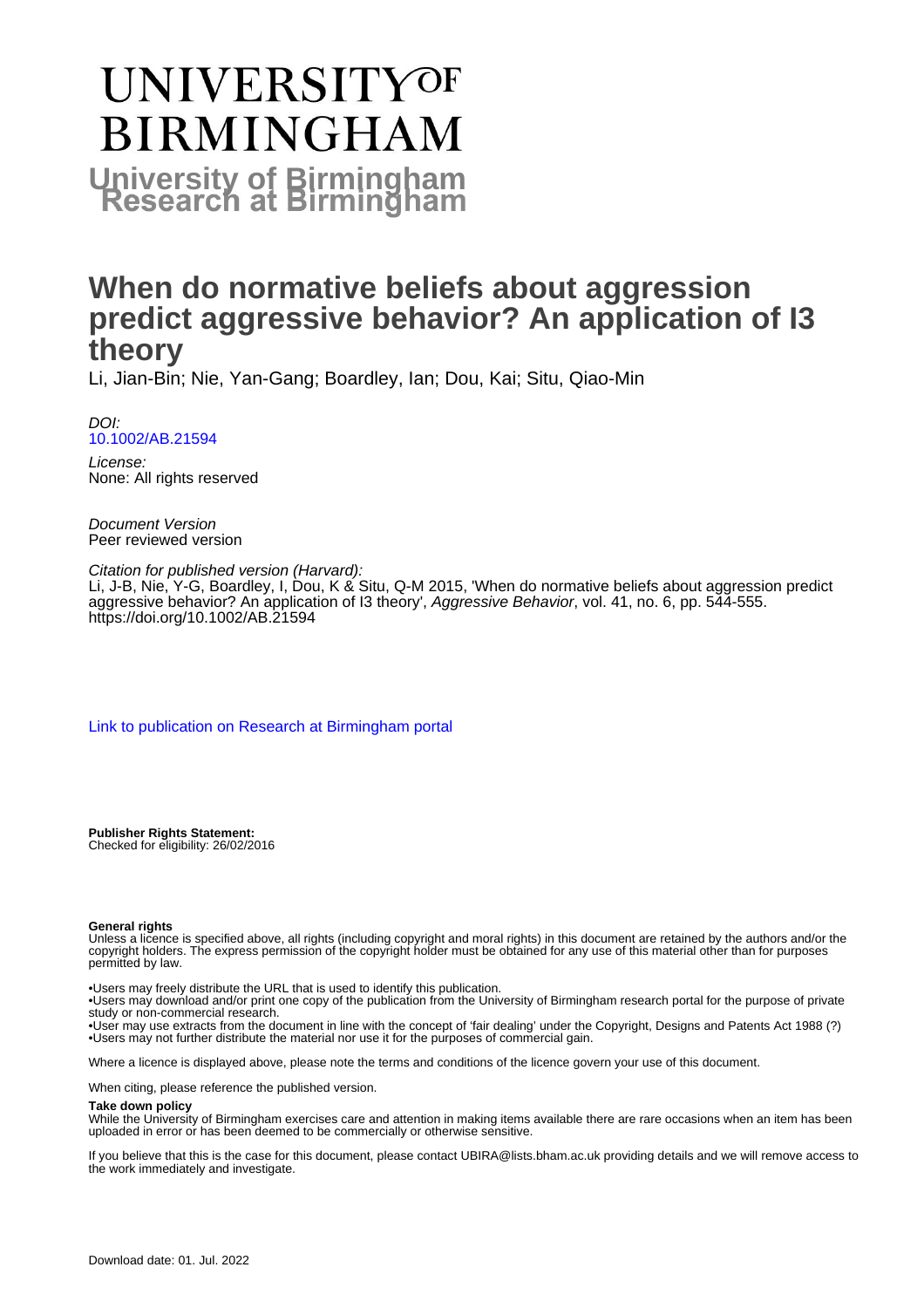# Running head:  $I<sup>3</sup>$  THEORY AND AGGRESSION

When do normative beliefs about aggression predict aggressive behavior? An application of

 $I^3$  theory

# **Jian-Bin Li\***

Department of Developmental Psychology and Socialization, University of Padua, Italy

# **Yan-Gang Nie\***

School of Education, Guangzhou University, P. R. China

Psychological and behavioral research center of Guangzhou, P. R. China

# **Ian D. Boardley**

School of Sport, Exercise, & Rehabilitation Sciences, University of Birmingham, UK

# **Kai DOU**

School of Management, Jinan University, P. R. China

# **Qiao-Min Situ**

Business College, Guangzhou Vocational College of Technology and Business, P. R. China

This study is funded through the "Educational Science Project of Guangzhou" grant awarded to Yan-Gang Nie (Grant No. 12A001) and Qiao-Min Situ (Grant No. 1201451102).

\* Corresponding author: Jian-Bin Li, ljb\_psy@163.com Yan-Gang Nie, niezi66@21cn.com

MANUSCRIPT TO APPEAR IN *AGGRESSIVE BEHAVIOR*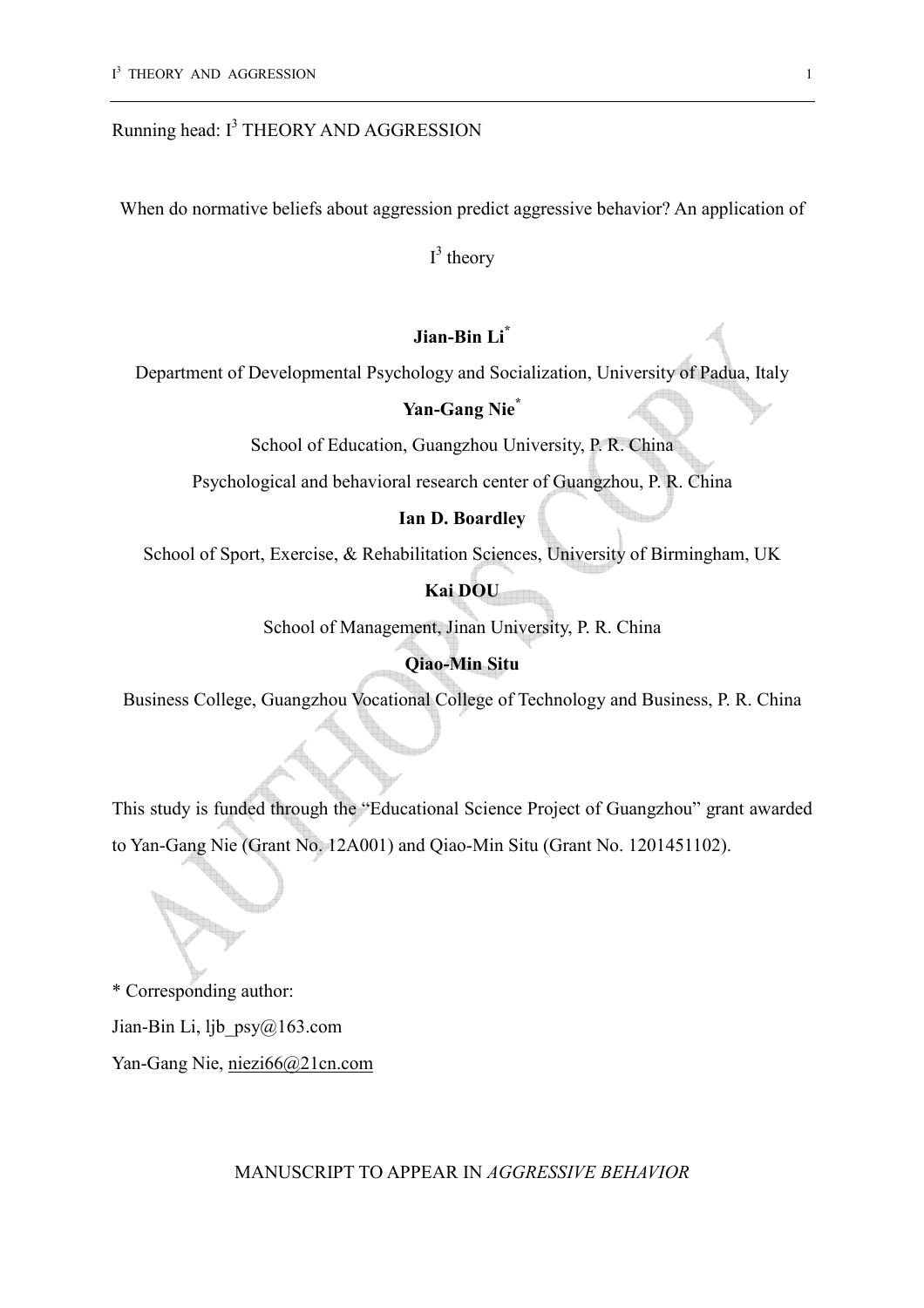#### Abstract

 $I<sup>3</sup>$  theory assumes that aggressive behavior is dependent on three orthogonal processes (i.e., *Instigator*, *Impellance*, and *Inhibition*). Previous studies showed that *Impellance* (trait aggressiveness, retaliation tendencies) better predicted aggression when *Instigator* was strong and *Inhibition* was weak. In the current study, we predicted that another *Impellance* (i.e., normative beliefs about aggression) might predict aggression when *Instigator* was absent and *Inhibition* was high (i.e., the perfect calm proposition). In two experiments, participants first completed the normative beliefs about aggression questionnaire. Two weeks later, participants' self-control resources were manipulated either using the Stroop task (study 1,  $N = 148$ ) or through an "e-crossing" task (study 2,  $N = 180$ ). Afterwards, with or without being provoked, participants played a game with an ostensible partner where they had a chance to aggress against them. Study 1 found that normative beliefs about aggression negatively and significantly predicted aggressive behavior *only* when provocation was absent and self-control resources were not depleted. In Study 2, normative beliefs about aggression negatively predicted aggressive behavior at marginal significance level *only* in the "no-provocation and no-depletion" condition. In conclusion, the current study provides partial support for the perfect calm proposition and  $I<sup>3</sup>$  theory.

Keywords: aggression; self-control; normative beliefs about aggression; provocation;  $I^3$  theory.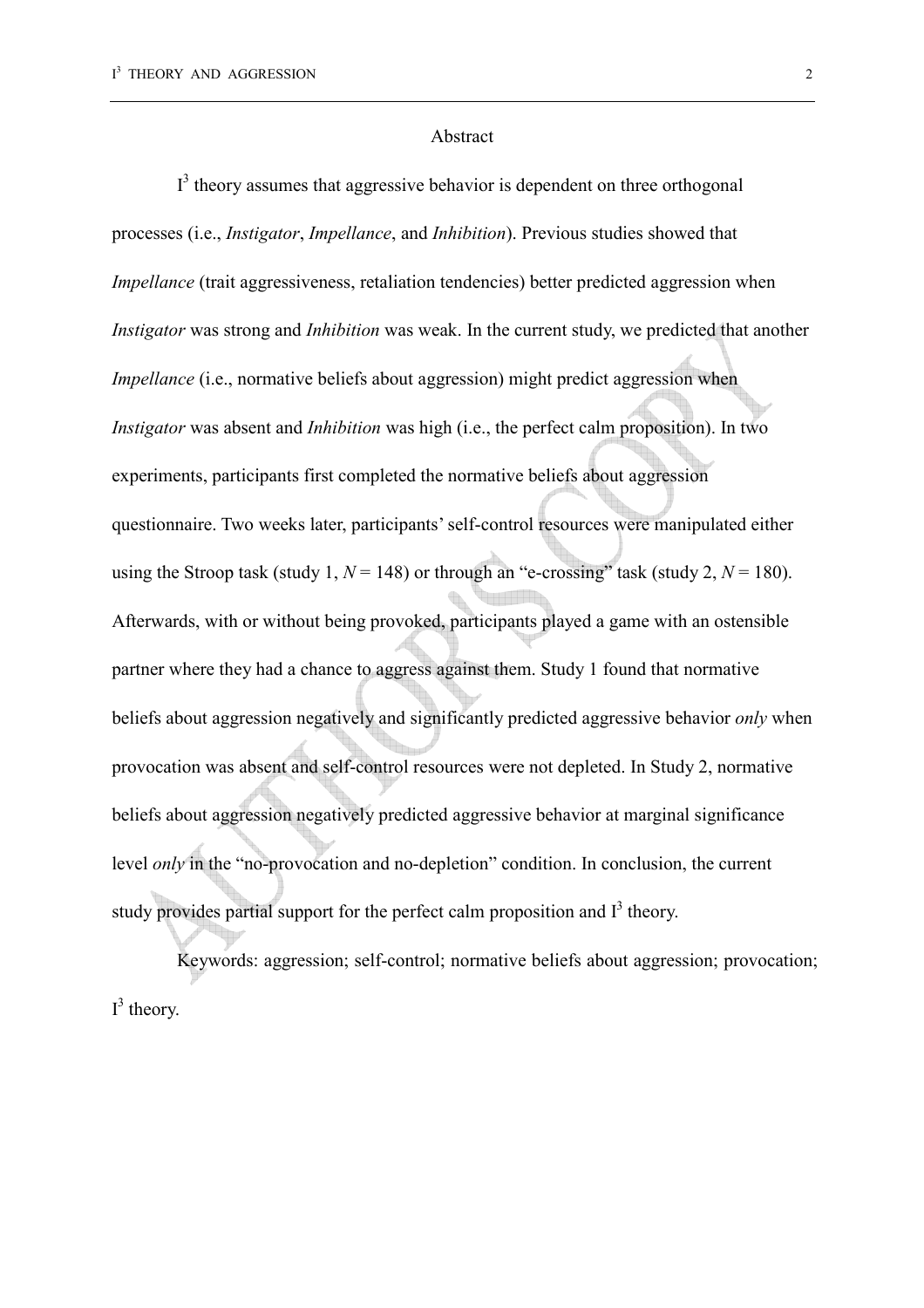$\overline{a}$ 

When do normative beliefs about aggression predict aggressive behavior? An application of

 $I^3$  theory

#### **INTRODUCTION**

Normative beliefs about aggression – one's attitudes about the acceptability of aggression in a specific context – are an important factor that may influence aggressive behavior (Amjad & Wood, 2009). If people view aggression as being unacceptable, they are less approving of it (i.e., high normative beliefs about aggression) and aggress less, whereas people who believe aggression is acceptable (i.e., low normative beliefs about aggression) are more likely to aggress (Huesmann & Guerra, 1997). In this sense, high normative beliefs about aggression should be negatively related to aggression<sup>1</sup>.

An increasing number of studies have investigated the association between normative beliefs about aggression and aggressive outcomes. For example, Huesmann and Guerra (1997) used a longitudinal design to study the predicted effect of normative beliefs about aggression on peer-nominated aggression in children, finding that normative beliefs about aggression serve as a significant predictor of aggressive behavior in older children. Similarly, other research has indicated that adolescents' normative beliefs about aggression are significantly related to self-reported and other-reported aggression (Amjad & Skinner, 2008; Werner & Nixon, 2005), cyberbullying (Ang, Tan, & Mansor, 2011), and mobile-phone aggression (Nicol & Fleming, 2010). These findings indicate a fairly robust relationship between normative beliefs about aggression and different types of aggressive behavior.

 $1$  Normative beliefs about aggression are often assessed as the acceptability of aggression and thus it should be positively related to aggressive behavior (e.g., Huesmann & Guerra, 1997). However, in this study, our scoring system for normative beliefs about aggression was the opposite of that used by Huesmann and Guerra (1997). Therefore, currently higher normative beliefs about aggression indicated people were less accepting of aggression and thus should be negatively related to aggressive behavior.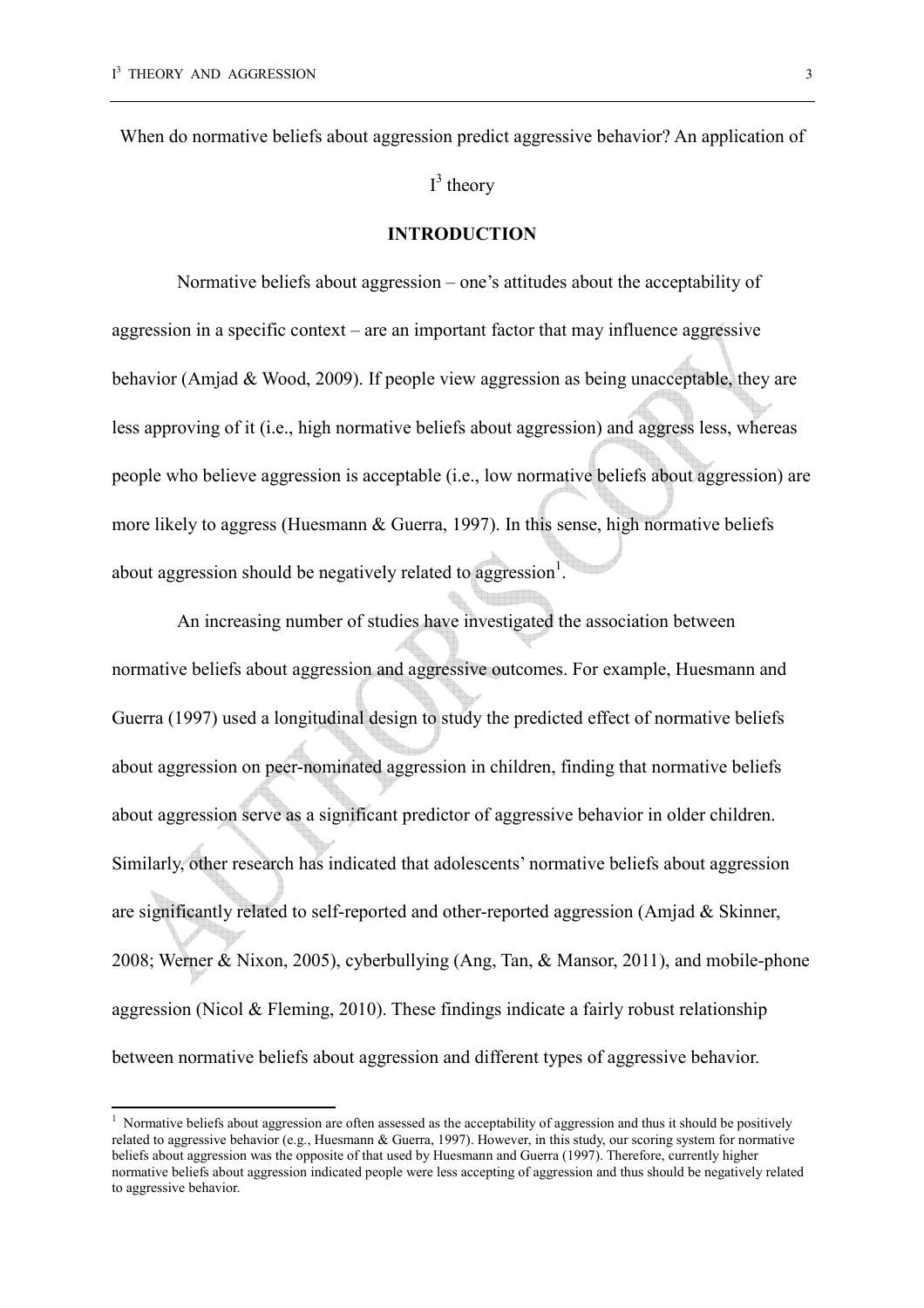However, previous studies have demonstrated that the strength of the relationship between personality traits (e.g., normative beliefs about aggression) and aggressive behavior is influenced by environmental factors (e.g., provocation, for a review, see Bettencourt, Talley, Benjamin, & Valentine, 2006). Appreciative of this issue, the  $I<sup>3</sup>$  model was proposed as an explanatory framework for the factors influencing the occurrence of aggression (Finkel, 2014; Slotter & Finkel, 2011). In this model, the occurrence of aggression is jointly dependent on three processes, described in the next section. Based on this guiding conceptual framework, the current studies aimed to investigate the conditions under which normative beliefs about aggression predict aggressive behavior.

# **Overview of I<sup>3</sup> theory**

The  $I<sup>3</sup>$  model (pronounced "I-cubed model") is a metatheory that provides a guiding framework for the prediction of social conduct such as aggressive behavior (Finkel, 2014; Slotter & Finkel, 2011). According to this model, all behavior emerges from a combination of three orthogonal processes: *Instigation*, *Impellance*, and *Inhibition*. *Instigation* refers to the effect of exposure to a specific object in a particular context that normally motives aggressive behavior. For example, the various circumstances covered by the term provocation provide examples of instigation. *Impellance* refers to situational or stable factors which enhance the likelihood that the person will enact the behavior motivated by an instigator. To illustrate, people high in trait aggressiveness have a stronger tendency to respond aggressively to provocation than those whose trait aggressiveness is low. *Inhibition* refers to situational or stable factors that enhance the likelihood an individual will override the effects of *Instigation* and *Impellance* and decrease the likelihood of the aggressive response. For instance, people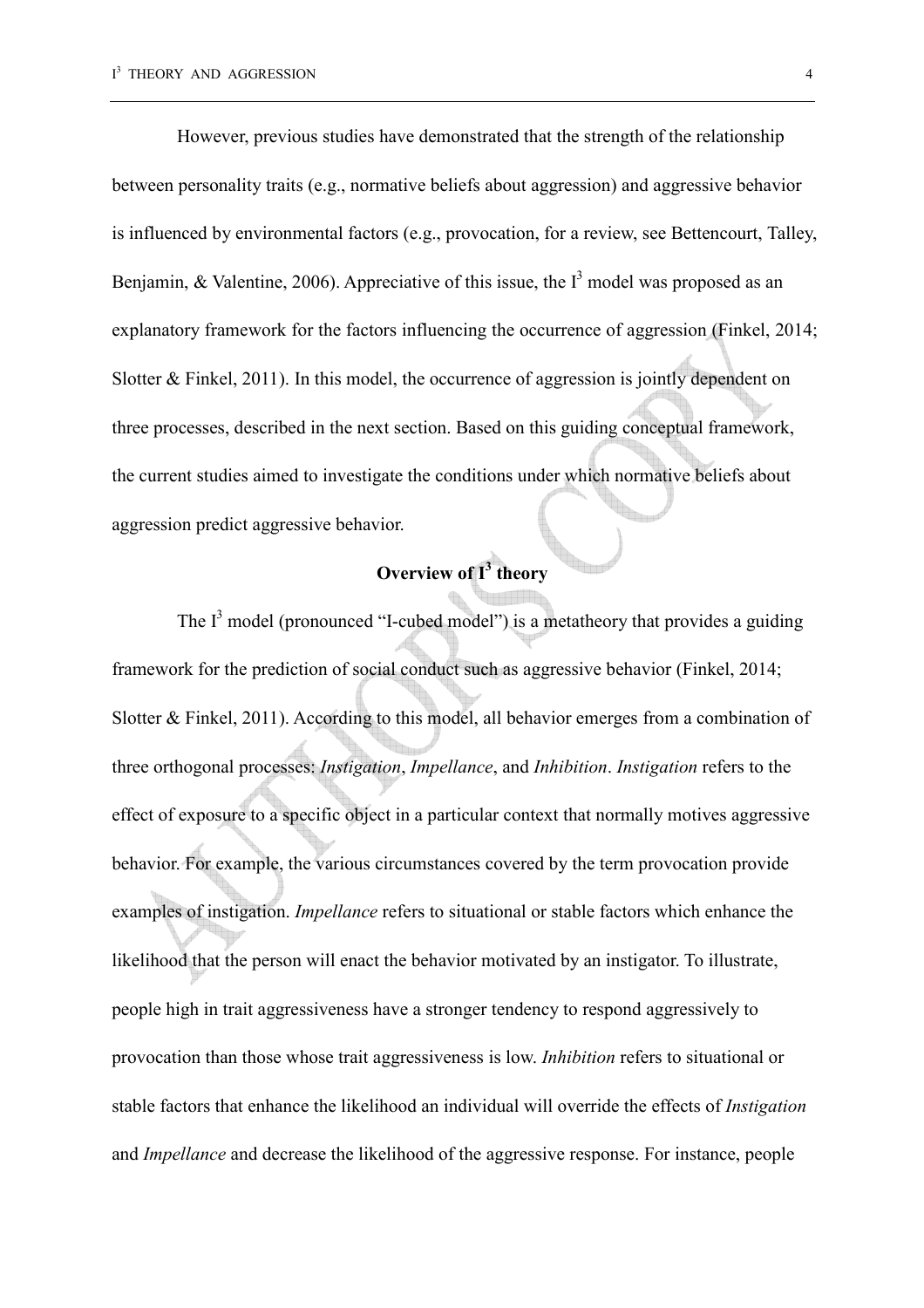with considerable self-control are more likely to inhibit the tendency to aggress than those whose self-control resources are depleted or who are low in trait self-control.

Among these three processes, *Instigation* and *Impellance* are the push forces that drive people to enact a certain behavior, whilst *Inhibition* is the pull force which prevents people doing that behavior. These three factors generate several paths that address how one or more processes can potentially lead to a certain behavior (i.e., three main effects, three two-way interactions, and one three-way interaction; Slotter & Finkel, 2011). According to the "perfect storm" proposition (Finkel, 2014; Finkel et al., 2012; Slotter & Finkel, 2011), the likelihood and intensity of a behavior are highest when both *Instigation* and *Impellance* are strong and when *Inhibition* is weak. As such, individual behavior may be more accurately predicted by the interaction of these three processes than it can by investigating the effects of the processes independently of one another.

Although several alternative theories also propose the co-effect of push and pull factors on individual behavior using different terminology (e.g., Lewin's formula  $B = f(P, E)$ , system 1 and system 2, etc.),  $I^3$  theory is different from existing theories in that it includes three processes rather than two. Also, of greater importance is that it cross-cuts the two processes in all dual-process models, and as such,  $I<sup>3</sup>$  theory is considered to be a distinct theory – rather than an extension of – extant dual-process theories (for a review, see Finkel, 2014).

Previous studies investigating aggressive behavior have provided support for the main tenets of  $I<sup>3</sup>$  theory. For example, with respect to the main effects of the three processes, prior studies have found the presence of an *Instigator* (e.g., provocation, social exclusion),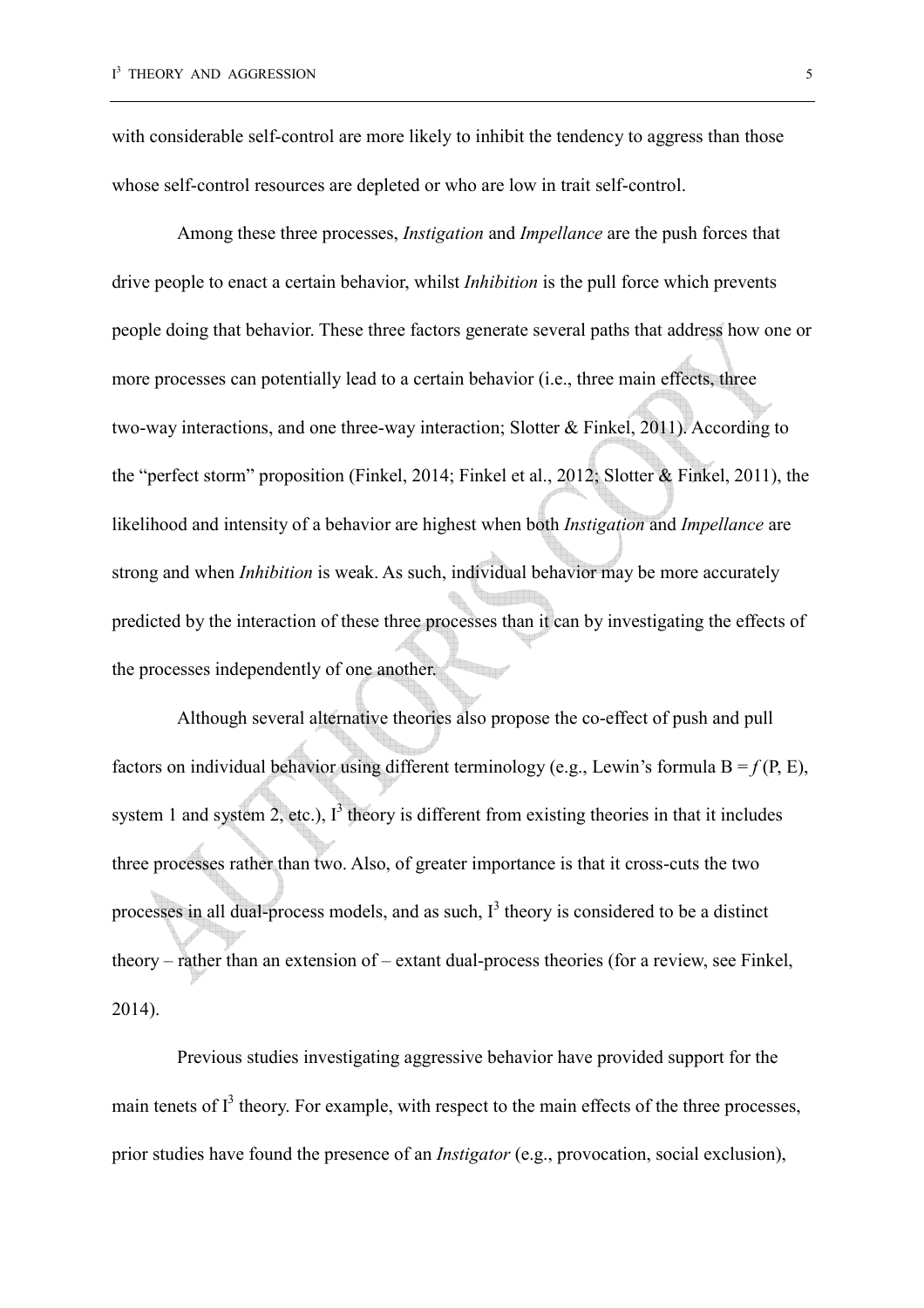and strong *Impellance* (e.g., high dispositional aggressiveness), or weak *Inhibition* (e.g., low levels of trait self-control, self-control resource depletion) have a direct positive effect on aggressive behavior (DeWall, Baumeister, Stillman, & Gailliot, 2007; Finkel et al., 2012; Li, Nie, Boardley, Situ, & Dou, 2014; Twenge, Baumeister, Tice, & Stucke, 2001, for a review, see Denson, DeWall, & Finkel, 2012; DeWall, Finkel, & Denson, 2011). Regarding two-way interactions between the three processes in the  $I<sup>3</sup>$  model, research has shown that people are more likely to aggress when either *Instigator* (e.g., provocation) or *Impellance* (e.g., dispositional aggressiveness) is strong and *Inhibition* (e.g., self-control resources, executive control) is weak (e.g., DeWall et al., 2007; Finkel et al., 2012). As for three-way interactions, to our knowledge few studies have so far incorporated all three processes when investigating aggression. In one study, Finkel and his colleagues (2012) studied how *Instigator* (i.e., provocation), *Impellance* (i.e., dispositional aggressiveness), and *Inhibition* (i.e., self-reported fatigue, self-control depletion, executive control, and self-reported stress) jointly determined intimate partner violence (IPV). The study demonstrated that dispositional aggressiveness predicted IPV more robustly when the *Instigator* was strong and *Inhibition* was weak. In another study, it was also found that IPV was more likely to occur when provocation and dispositional retaliatory tendencies were high and commitment to the partner was low (Slotter et al., 2012). These findings suggest that  $I<sup>3</sup>$  theory is a refined framework that allows scholars to consider key interacting determinants of individual behavior.

#### **The present research**

In the present research, we sought to investigate the conditions under which normative beliefs about aggression predict aggressive behavior. Given that normative beliefs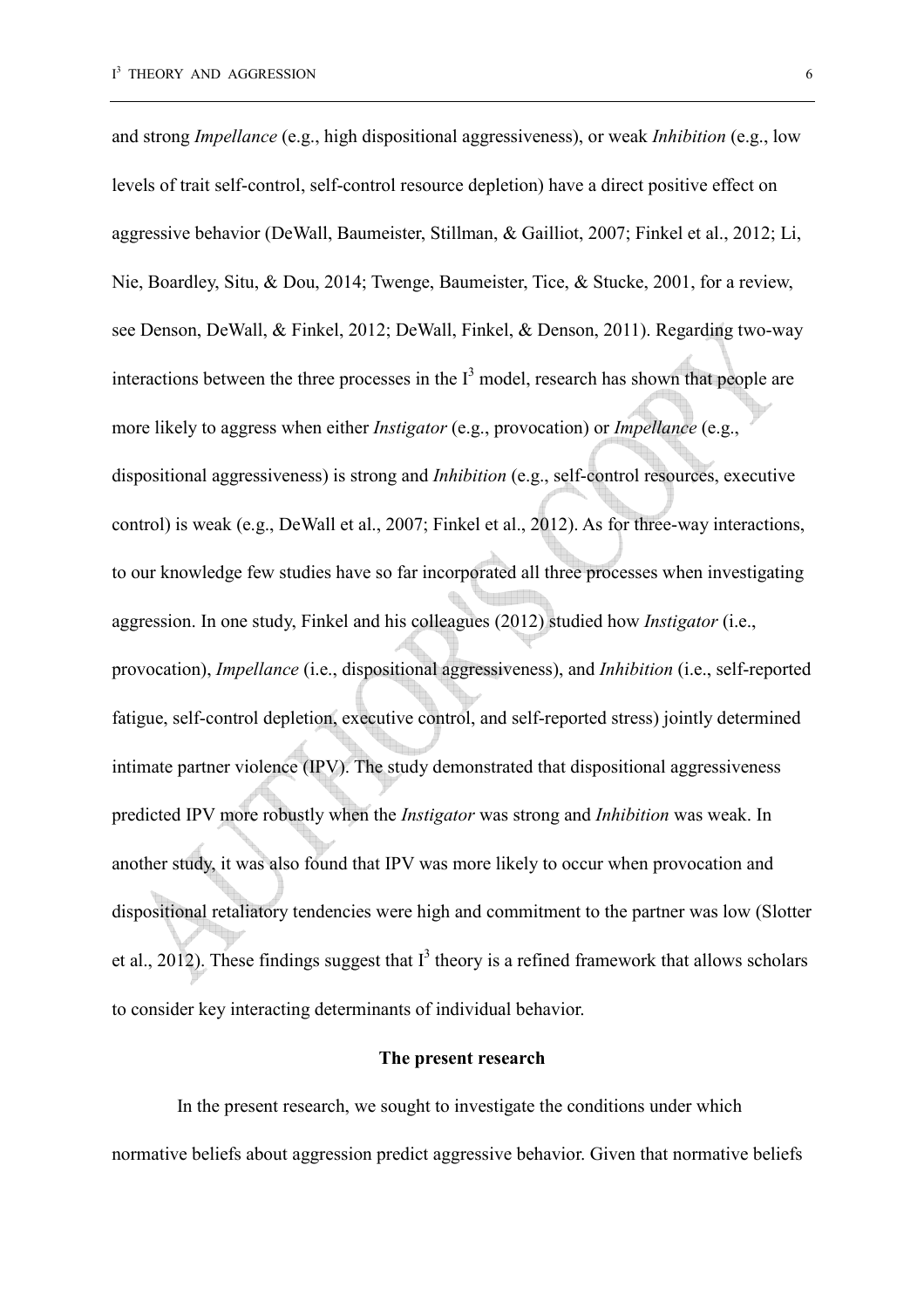$\overline{a}$ 

about aggression represent attitudes about the acceptability of aggression (Amjad & Wood, 2009), they could be viewed as an individual factor representing a form of *Impellance* within the confines of  $I<sup>3</sup>$  theory. In addition, provocation and self-control resources may serve as *Instigator* and *Inhibition*. Based on relevant literature, we assumed that normative beliefs about aggression may better and more consistently predict lower aggressive behavior when *Instigator* is weak and *Inhibition* is strong<sup>2</sup>.

First, according to the reflective-impulsive model (Strack & Deutsch, 2004), individual's behavior is supposed to be guided by impulsive and reflexive systems. These involve respectively (1) automatic affective and approach-avoidance reactions, and (2) moral standards and deliberate evaluation. The predictive validity of these two systems depends on a number of boundary factors such as self-control resources. For instance, one's behavior would be dominantly predicted by the impulsive system when self-control resources are depleted and the reflective system would better predict behavior when such resources are intact (Hofmann, Friese, & Strack, 2009). In this study, we see normative beliefs about aggression as a reflective precursor and contend that beliefs about aggression may be more influential in guiding behavior when self-control resources are intact than when depleted, because the reflective system is assumed to be powered by self-control resources (Hofmann et al., 2009; Vohs, 2006). To be more specific, Vohs (2006) suggested the schemata in the reflective system need a source of energy to reach the threshold needed for activation, and that self-control resources are important as they push the reflective system schemata above the required threshold. This view is supported by research by Friese, Hofmann, and Wänke

<sup>&</sup>lt;sup>2</sup> As noted above, due to our scoring system for normative beliefs about aggression was the opposite of that used by Huesmann and Guerra (1997), high normative beliefs about aggression would predict lower aggressive behavior.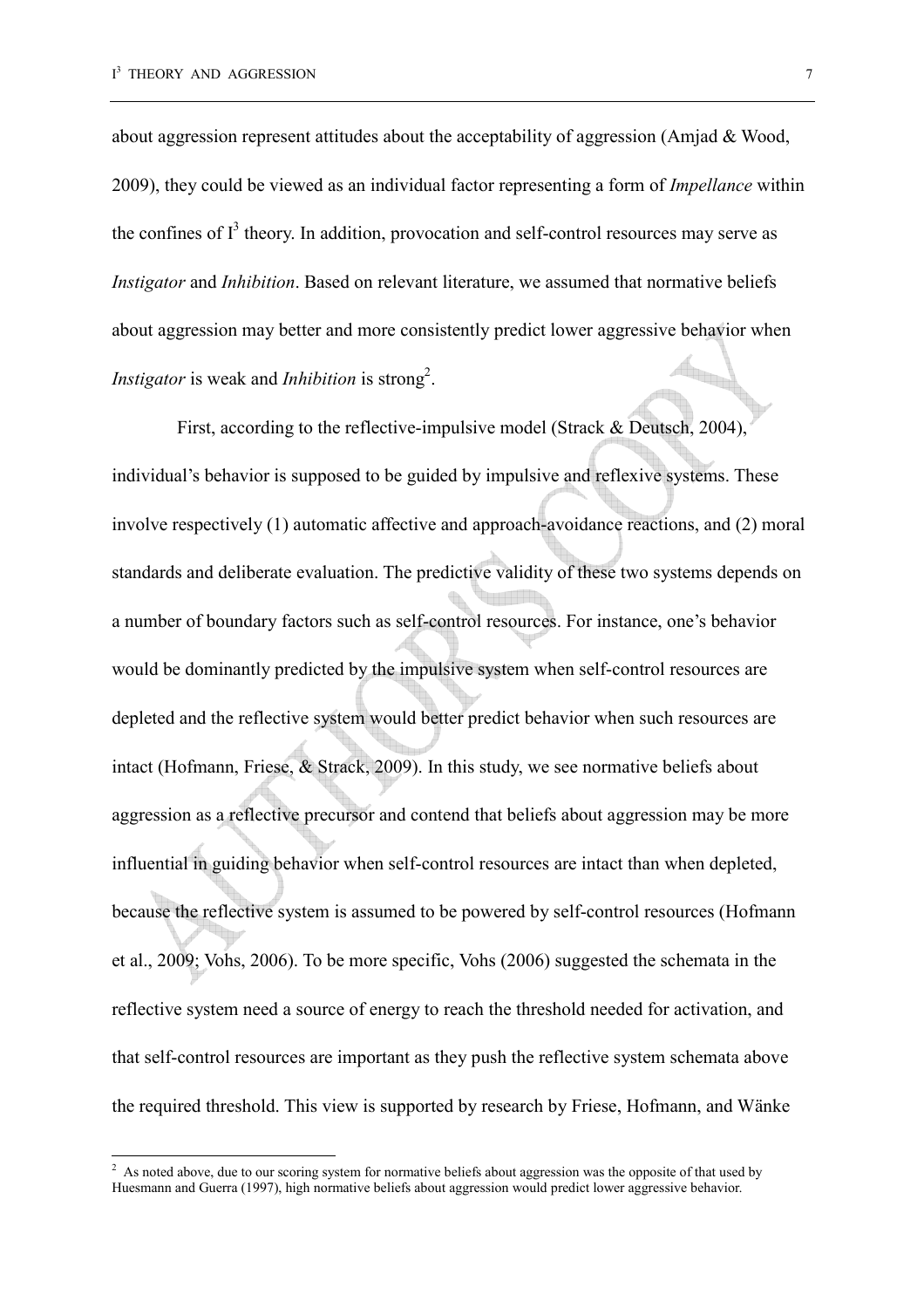(2008), who found that people's explicit attitudes significantly predicted their food choice and consumption behavior only when self-control resources were not depleted. Thus, when peoples' self-control resources are heightened, their reflective system may be more likely to be activated which should in turn generate behavior that is in accordance with their personal standards. In line with this idea, normative beliefs about aggression should predict aggressive behavior better when self-control resources are full.

Second, we expect that beliefs about aggression may be more likely to predict aggressive behavior when provocation is absent rather than present. A previous laboratory-based study did not find a significant effect of direct and indirect aggressiveness (assessed explicitly using the Conflict Response Questionnaire) on aggressive behavior following provocation. In attempting to explain this unexpected finding, the authors suggested "explicit measures would predict aggressive behavior when higher-order cognitive processes are activated, modifying and controlling aggression-related tendencies, and thus response to provocation is likely to be spontaneous rather than controlled" (Richetin, Richardson & Mason, 2010, p.32). In this sense, provocation may be more influential in guiding peoples' automatic – as opposed to controlled – responses. As such, controlled responses may be more likely under conditions of non-provocation, leading us to expect that beliefs about aggression would be more likely to negatively predict aggressive behavior when people are not provoked.

Based on this, our hypothesis was that beliefs about aggression would predict aggressive behavior more accurately when provocation is not present, and when self-control resources are complete. Whereas the "perfect storm" thesis depicts a scenario in which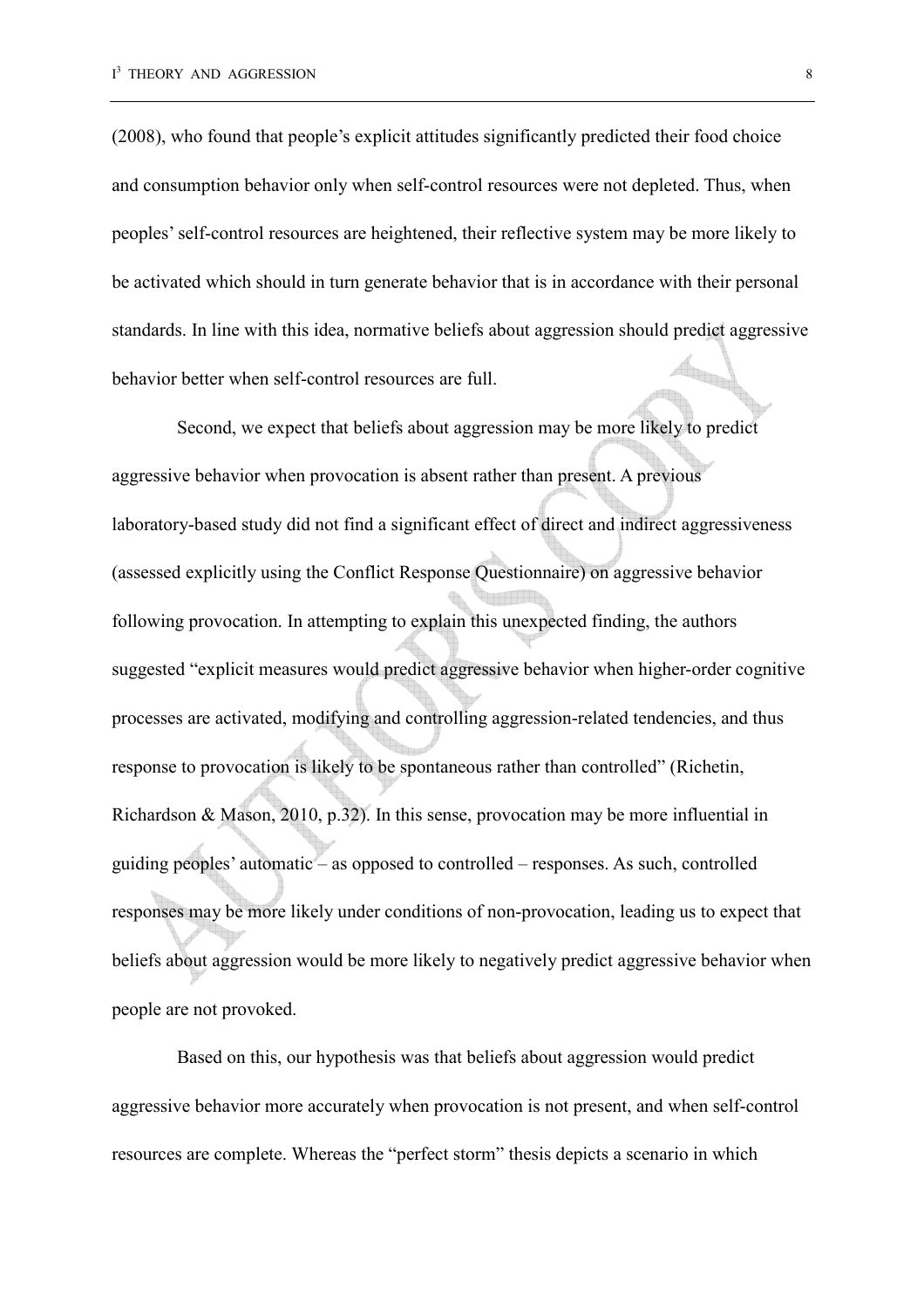aggression is most likely to occur – when *Instigator* and *Impellance* are strong and *Inhibition* is weak (Finkel et al., 2012; Slotter et al., 2012) – presently we aim to test an alternative scenario, one in which aggression is least likely to occur. This "perfect calm" thesis proposes this to be when *Instigator* and *Impellance* are weak and *Inhibition* is strong. Through investigation of this issue, we aim to extend the predictive value of  $I^3$  theory by demonstrating that it may not only explain when aggression is most likely to happen, but also when aggression is least likely to take place.

Two experiments were carried out to examine our hypotheses. In both studies, the *Instigator* (i.e., provocation) was manipulated by an ostensible partner giving or not giving participants insulting feedback on a paper they had written. In turn, *impellance* (i.e., normative beliefs about aggression) was assessed explicitly. Further, *inhibition* (i.e., self-control resources) was manipulated by requiring participants to perform a depleting task (study1: Stroop test; study 2: e-crossing task). Finally, participants played a reaction game with a partner in which they had the opportunity to aggress against them. To reduce the possibility that completing the assessment of normative beliefs about aggression might influence aggressive reactions, this assessment was carried out two weeks before the main experiment.

# **Study 1**

#### **Method**

#### **Participants**

One hundred and forty eight Chinese university students (62 male, 86 female,  $M_{\text{age}} =$ 19.13 years; *SD* =.79 years) recruited via flyers participated in this study in exchange for 30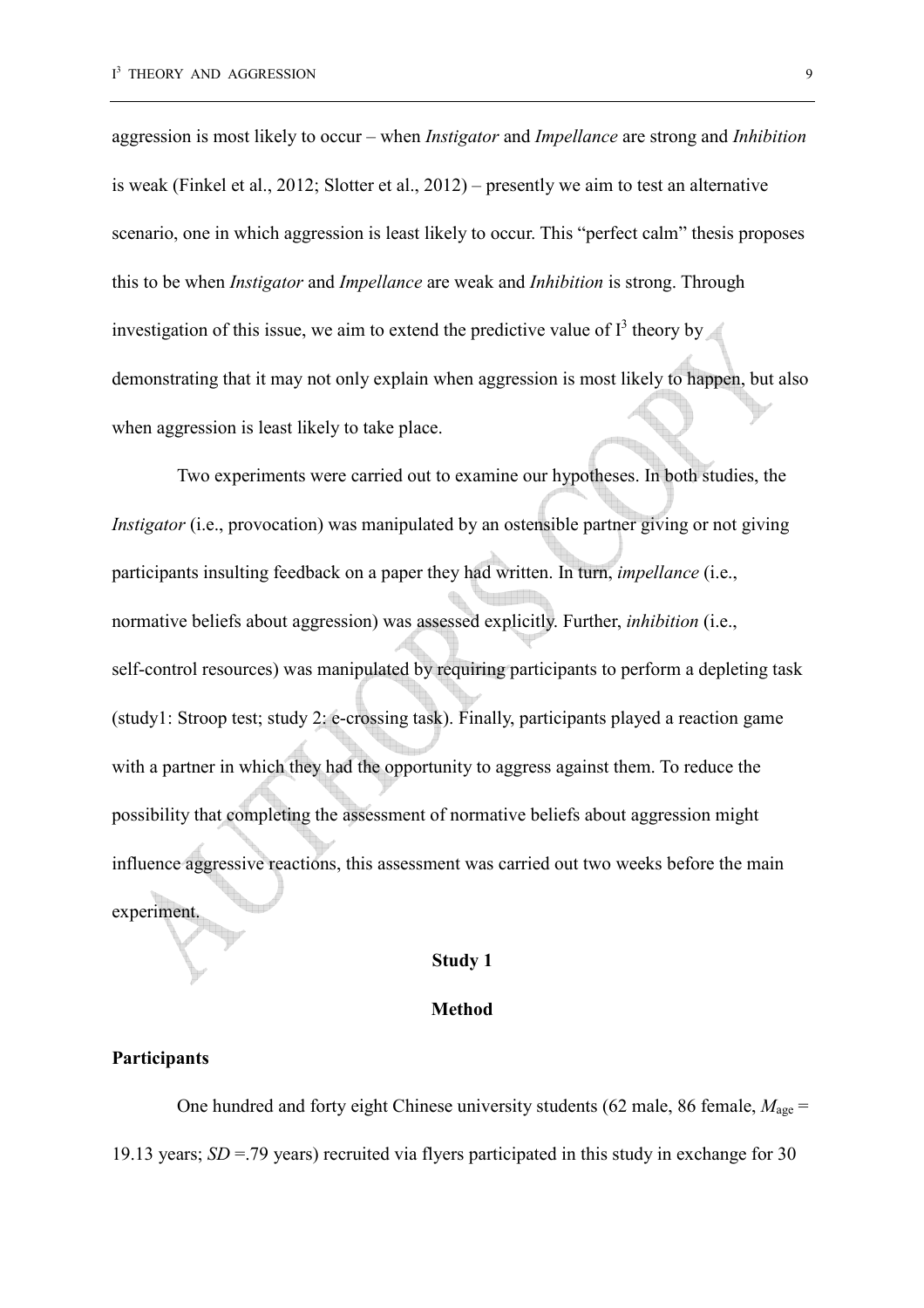Yuan (approximately 5 U.S. dollars). No participant reported any psychiatric history or having ever participated in a similar study.

#### **Experimental design**

Two between-subjects variables were experimentally manipulated, each having two levels (i.e., provocation vs. no-provocation; self-control depletion vs. self-control intact) alongside the assessment of one within-subjects individual-difference variable (i.e., normative beliefs about aggression). Accordingly, participants were randomly assigned to one of four conditions (i.e., provocation + depletion; provocation + no-depletion; no-provocation + depletion; and no-provocation + no-depletion) before participation in the reaction time game.

# **Measures<sup>i</sup>**

**Normative beliefs about aggression**. We adapted the Normative Beliefs about Aggression Scale (Huesmann & Guerra, 1997) to assess participants' beliefs regarding the acceptability of aggression. This scale consists of 20 items assessed on a 4-point scale ranging from " $1 = it$ 's perfectly OK" to " $4 = it$ 's really wrong". Higher scores indicate respondents are less accepting of aggression. Sample items are "Suppose a boy hits another boy, John, do you think it's wrong for John to hit him back?" and "In general, it is wrong to hit other people". This measure has been shown to be reliable in past research with children and adults (Amjad & Skinner, 2008; Amjad & Wood, 2009); the Cronbach's  $\alpha$  in the present study was .85.

**Aggressive behavior**. The Taylor Competitive Reaction Time game was used to measure participants' aggressive behavior. This task has been frequently used and proved to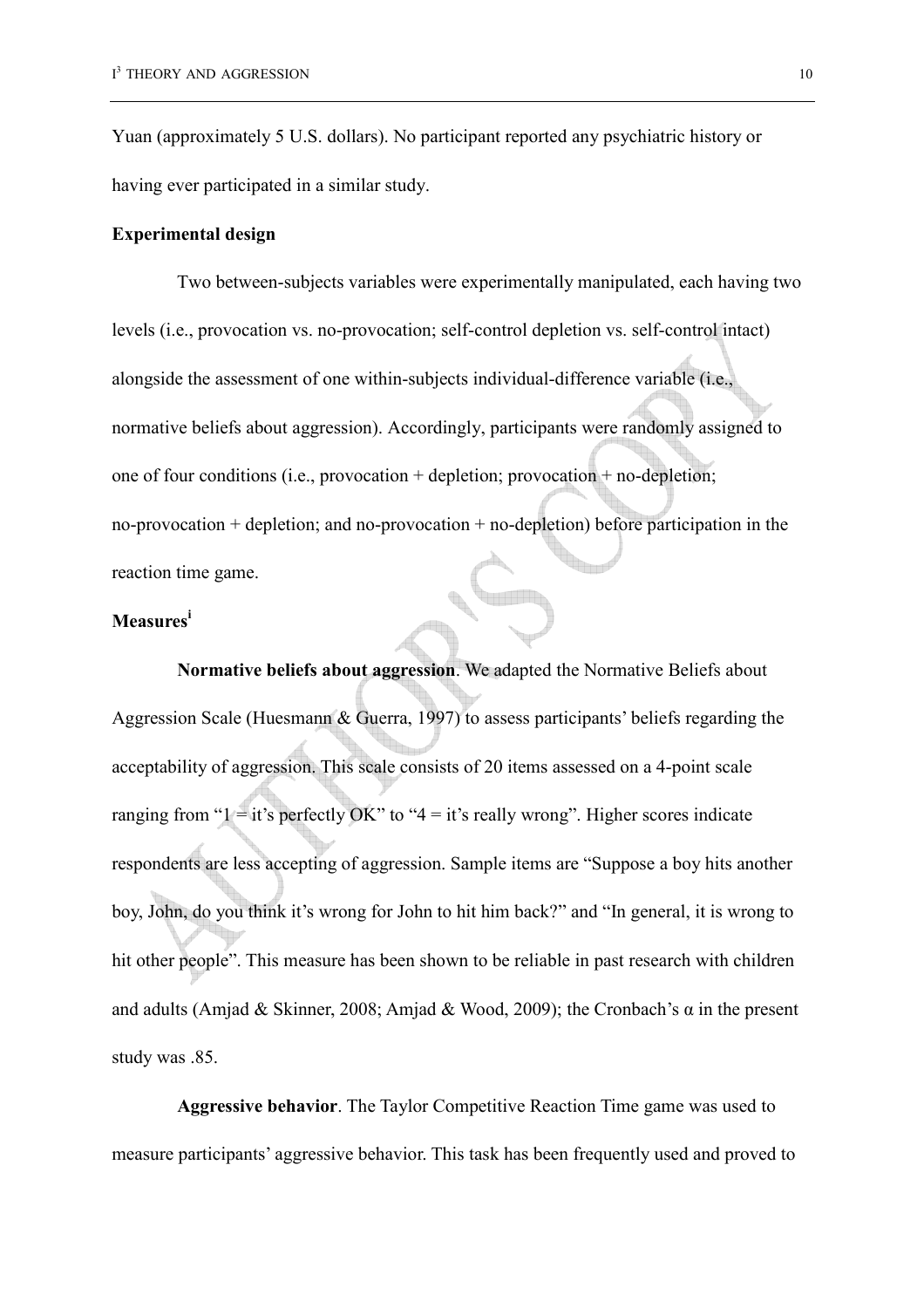be a valid measure of aggression (Anderson, Lindsay, & Bushman, 1999). In this task, participants play a game with an ostensible partner for five rounds. Participants are informed that "at the beginning of each round, you and your partner should mutually choose the duration of a loud and annoying noise to each other, and the loser of the round will hear the noise of the corresponding duration set by the other one." Participants were asked to respond by pressing the corresponding directional key (i.e., "←" & "→") as presented on the screen as quickly and accurately as they can. There were 10 levels of duration, from  $"1 = 0.5"$ seconds" to " $10 = 5$  seconds", with 0.5 seconds between adjacent levels. According to past research (DeWall et al., 2007), the response for the first trial is the best indicator of aggression because participants have not yet received aversive noise from their partner. Therefore, only the duration in the first trial was recorded and served as the measure of aggressive behavior; increased duration indicated greater aggressive behavior.

**Suspicion**. After the test finished, we probed suspicion by asking participants to write down anything they doubted about the aim and processes of the study. No participants reported any suspicions about the study related to aggression.

# **Manipulations**

**Self-control resource depletion**. Self-control resources were manipulated using the Stroop task. In this task, several words are presented in fonts of different color, such as the word "red" is presented in blue font; and participants are required to speak loudly of the color instead of the word. This task requires people to override their dominant response of naming the word to naming the color of the word, and therefore it needs self-control resources to complete this task. Participants in the depletion condition were asked to complete 300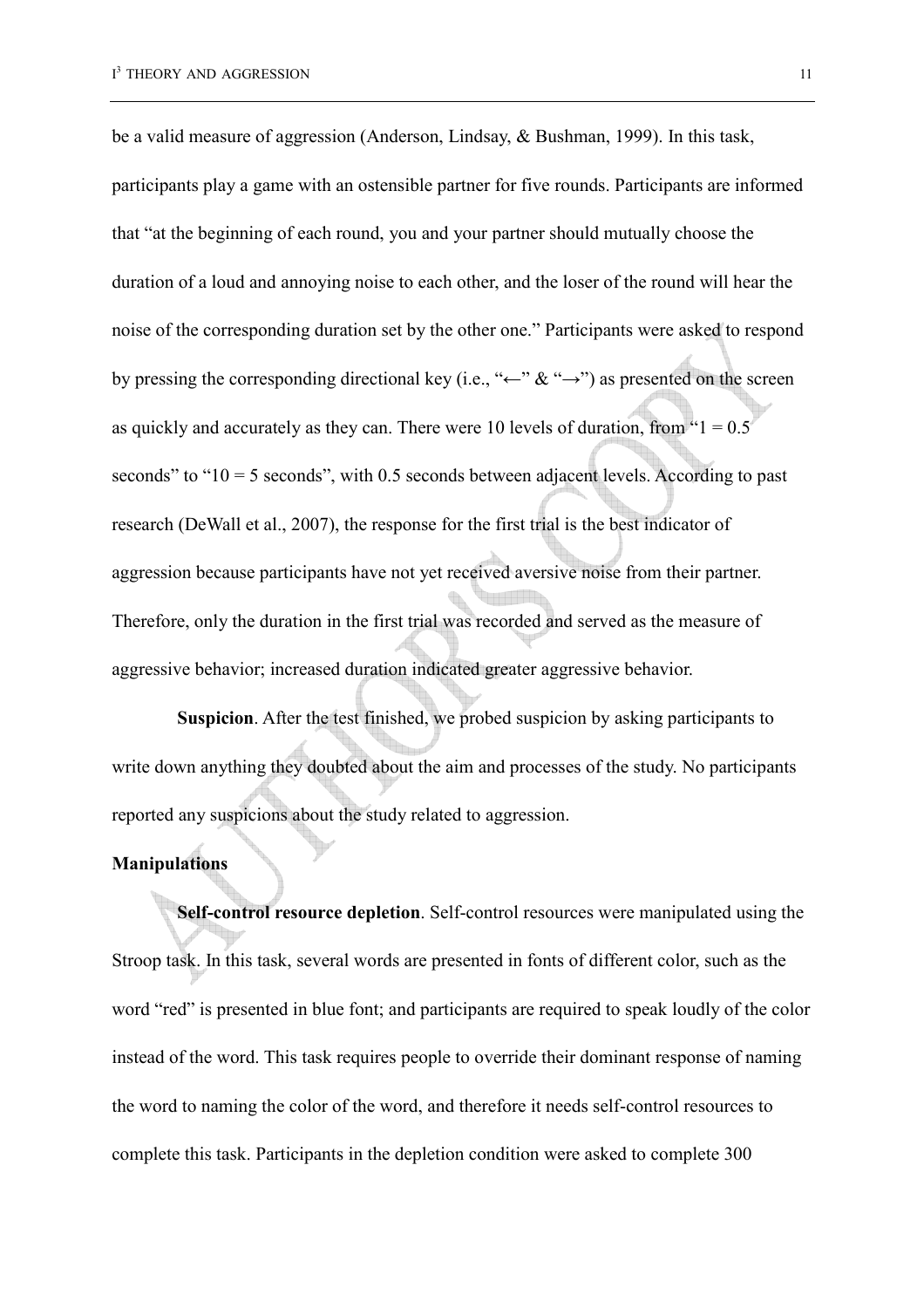incongruent trials (i.e., the word and the color were mismatched) while those in the non-depletion condition completed 300 congruent trials (i.e., the word and the color were matched). In order to examine whether the manipulation was successful, participants answered two items on a 7-point scale following completion of the task. The first item was "How fatigued are you feeling now?", and was assessed on a 7-point scale ranging from " $1 =$ not fatigued at all" to "7 = very much fatigued". The second item was "How much effort did you put into naming the color of the presented word?", again assessed using a 7-point scale, this time ranging from " $1 =$  did not put in any effort at all" to " $7 =$  put in all of my effort". The Stroop task has been used widely in past research to successfully manipulate individual self-control resources (e.g., DeWall et al., 2007; Li, Nie, Zeng, Huntoon, & Smith, 2013).

**Provocation**. We manipulated provocation by giving or not giving insulting results and comments on participants' writing. We asked participants to write a short passage discussing "do you think the advantages of smart phones outweigh disadvantages or their disadvantages outweigh advantages". The experimenter then explained to participants that their papers – and those of their partners – would be scored and commented on by their partners. In the provocation condition, participants' writing was given a very low score (5 out of 20) and insulting comments ("this is one of the worst papers I have ever read and I seriously doubt the ability of the author") by the experimenter regardless of the actual performance, whereas in the no-provocation condition, we did not give any results or comments on participants' writing. This procedure has been used successfully to evoke provocation in prior studies (e.g., DeWall et al., 2007).

#### **Procedures**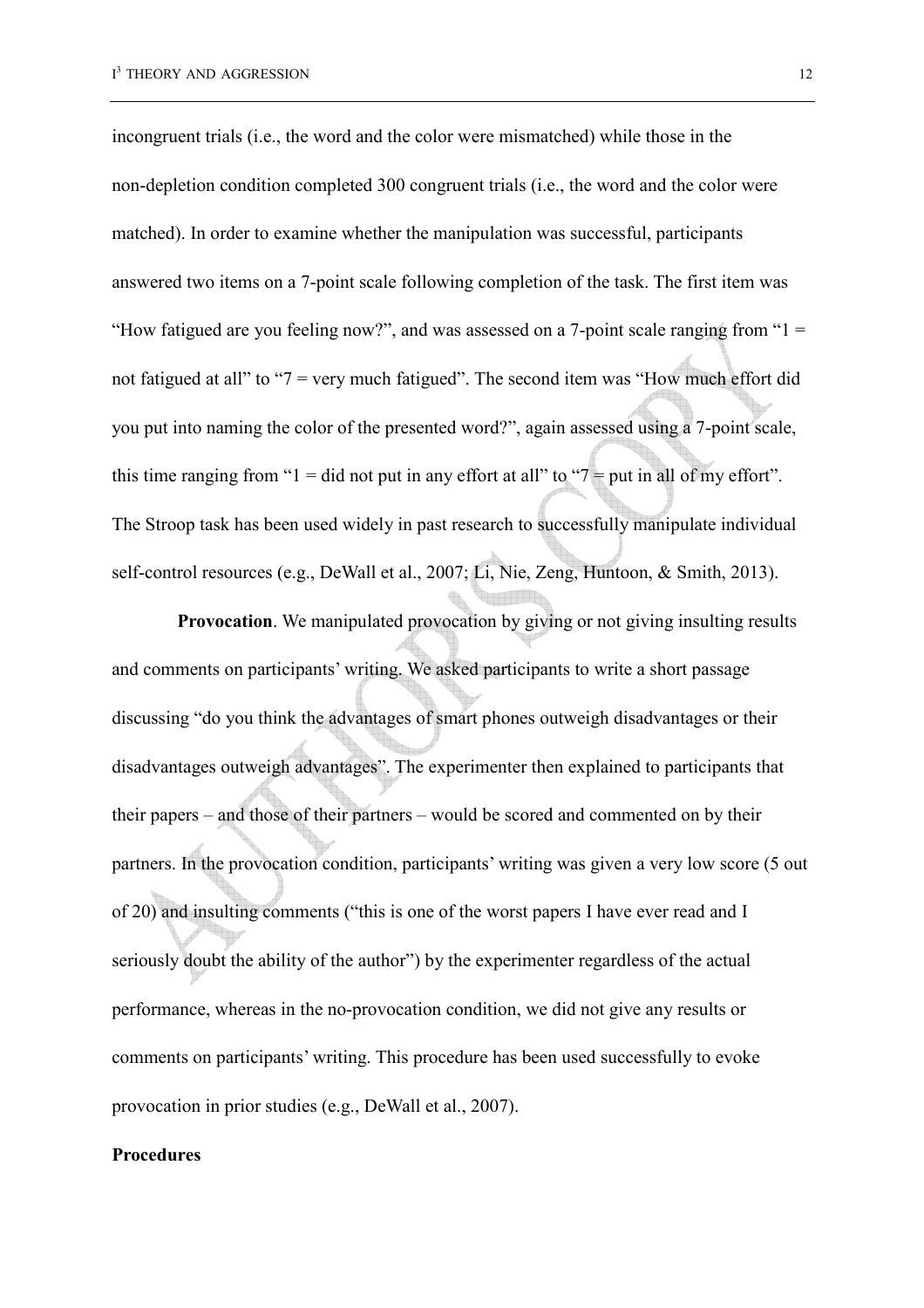The study consisted of two stages. In the first stage, participants provided their written consent and completed the measure of normative beliefs about aggression in the laboratory. Once complete, participants were told by the experimenter that they would be required to complete another task in the near future. The second stage followed two weeks later, when upon arrival at the laboratory participants were informed that the aim of the study was to investigate the relationships between writing ability and reaction speed and that they would finish this study with another same-sex participant they had met before. Subsequently, participants were asked to write a short paper and were informed that their papers would be scored and commented on by their partners, and that they would do the same for their partner's paper. When the paper was finished, participants assigned to the depletion condition and non-depletion condition, respectively, completed an incongruent or congruent Stroop task before completing the manipulation check. Concurrently, the experimenter claimed to take the paper to the other participant to score, but actually each paper was scored and commented on by the experimenter in the adjacent room regardless of actual performance. Momentarily, the experimenter returned with a pre-written paper for the participant to score and comment upon. This paper matched the participant's attitude about smart phones (e.g., if participant favored the advantages of smart phones, then the paper presented to participant was also in favor of the advantages of smart phones) and the handwriting was matched to the participant's gender (e.g., if participant was a male, then a paper prewritten by another male was presented); both measures were aimed to maximize the believability of the process. After participants finished scoring their partner's paper and providing comments, the experimenter took the scored paper to the adjacent room and returned with the participant's own paper a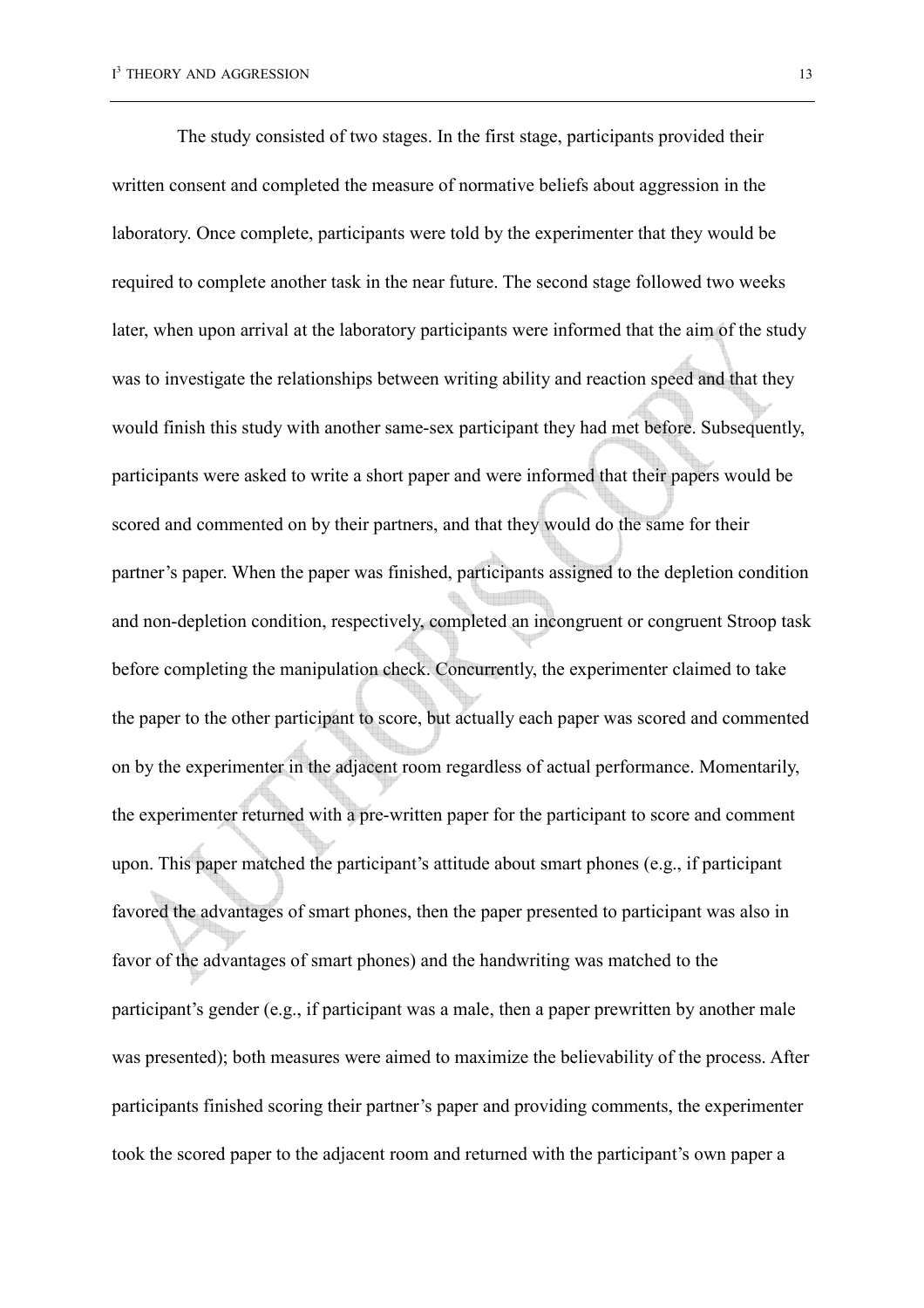few seconds later. Then, participants allocated to the provocation condition played the reaction time game on the computer after reading the score and comments supposedly given by their "partner" and those in the no-provocation condition did not receive the feedback on their papers. Finally, when the game was over participants were thanked and paid, and subsequently debriefed through e-mail to the true nature of the study once data collection was complete.

#### **Data analyses**

In order to clearly explain the combined effects of normative beliefs about aggression (centered), self-control resources depletion, and provocation on aggressive behavior, several statistics were carried out to analyze our data. Specifically, we first examined whether the three-way interaction involving all variables was significant. Second, we examined the two-way interaction between normative beliefs about aggression and self-control resources for provocation vs. no-provocation conditions to judge these conditional effects (i.e., the slope test) on a third variable (i.e., provocation). Subsequently, the four one-way associations between normative beliefs about aggression and aggressive behavior for the four conditions were examined. Hayes's (2013) PROCESS macro (version 2.13) embedded in SPSS 18.0 was used to conduct all these analyses.

#### **Results**

#### **Manipulation check**

Participants in the self-control resources depletion condition felt more fatigue (*M* = 2.91, *SD* = 1.11) than did those in non-depletion condition ( $M = 2.46$ , *SD* = 1.11),  $t(146)$  = 2.44,  $p = .016$ ,  $d = .40$ ). Moreover, depleted participants had put more effort into the Stroop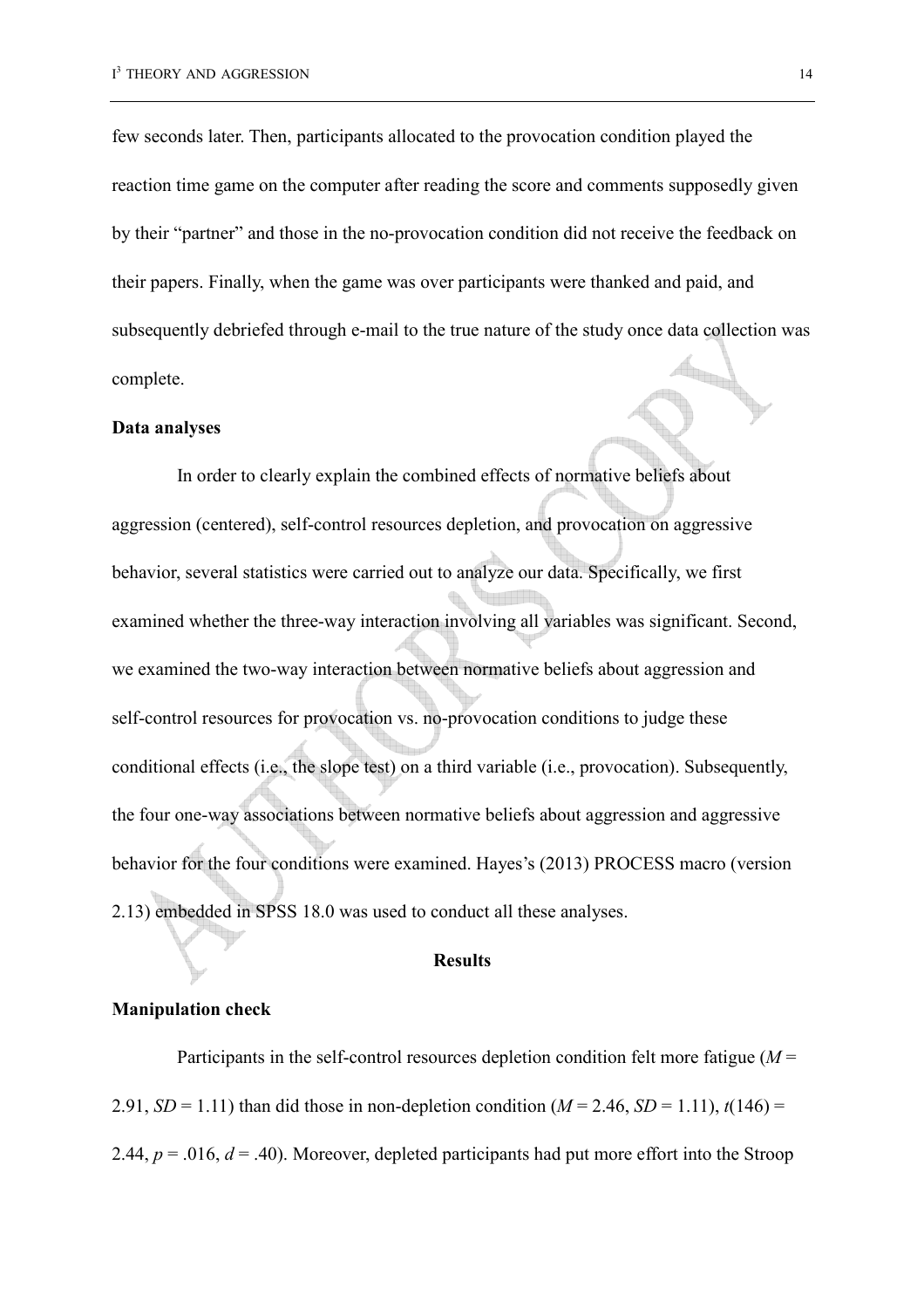$\overline{a}$ 

task ( $M = 4.34$ ,  $SD = 1.54$ ) than had the non-depleted participants ( $M = 3.53$ ,  $SD = 1.85$ ),  $t(146) = 2.90$ ,  $p = .004$ ,  $d = .48$ , suggesting the manipulation of self-control resources depletion was successful.

# **Examination of the joint effect of normative beliefs about aggression, provocation, and self-control depletion on aggressive behavior**

Means and standard deviations for normative beliefs about aggression and aggressive behavior for the entire sample and the four experimental groups are displayed in Table 1. To examine whether the three independent variables, or any of the four interaction terms predicted aggressive behavior, a multiple regression analysis was conducted. Controlling for gender, the resultant model was significant,  $R^2 = .132$ ,  $F(8,139) = 2.643$ , *p* = .010, and the three-way interaction term was found to be a significant predictor of aggressive behavior, *B* = -2.669, *S.E.* = 1.211, *t*(139) = -2.229, *p* = .027 (see Table 2).

# [INSERT TABLE 1 & 2 ABOUT HERE]

Subsequent simple slopes analyses demonstrated the "normative beliefs about aggression  $\times$  self-control resources" interaction was not significant when provocation was present,  $B = 1.057$ , *S.E.* = .886,  $t(139) = 1.192$ ,  $p = .235$ , but that it was when provocation was absent,  $B = -1.642$ ,  $S.E. = 0.825$ ,  $t(139) = -1.991$ ,  $p = 0.048$ . Furthermore, a slope difference test found that these two slopes were significantly different,  $t(144) = 2.22$ ,  $p = .028<sup>3</sup>$ .

Breaking down the "normative beliefs about aggression  $\times$  self-control resources" interaction for the no-provocation condition, the simple slope of the association between normative beliefs about aggression and aggressive behavior was stronger for the no-depletion

<sup>3</sup> Throughout the paper, differences in slope were tested on http://www.danielsoper.com/statcalc3/calc.aspx?id=103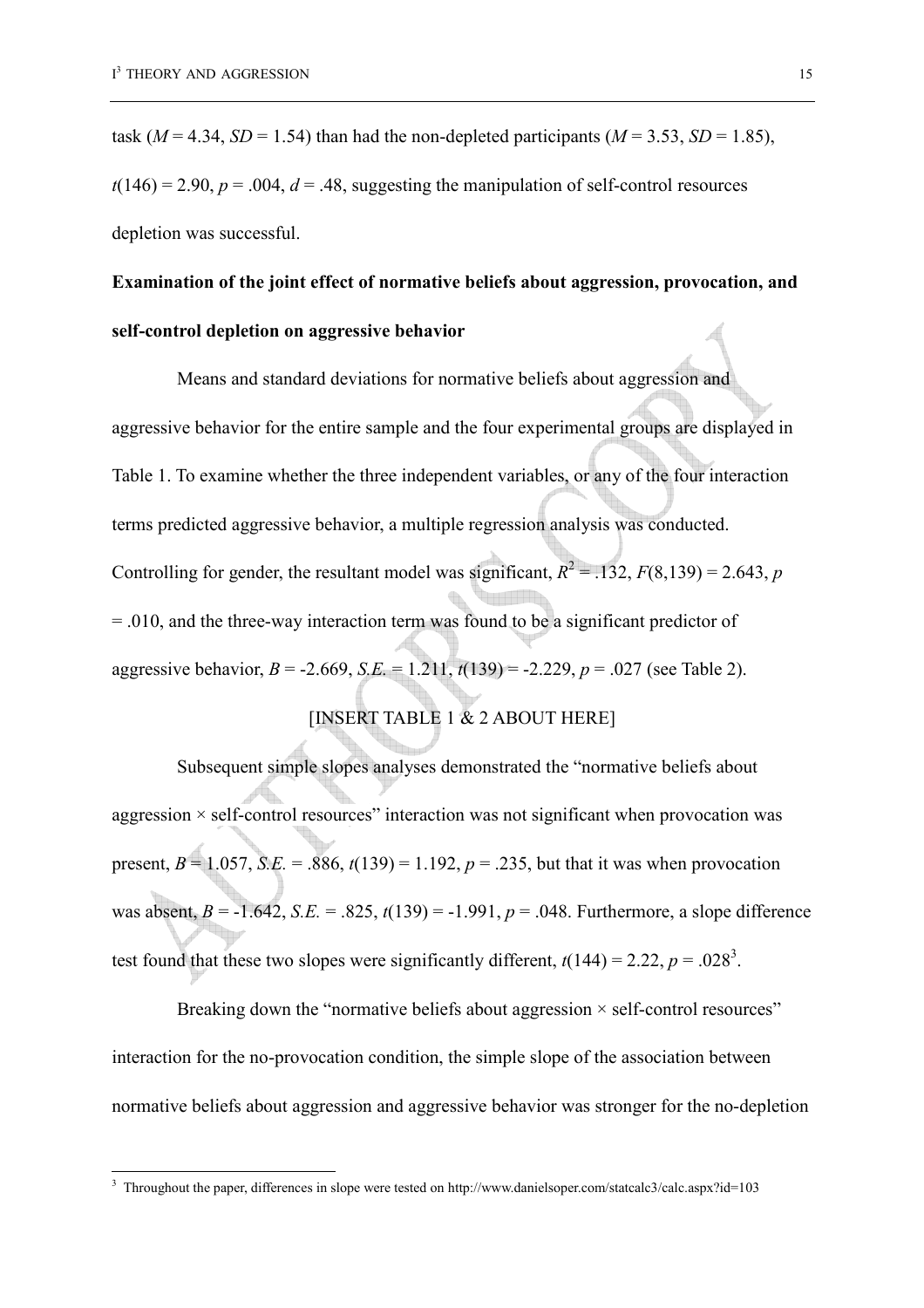condition,  $B = -1.507$ ,  $S.E. = .545$ ,  $t(139) = -2.766$ ,  $p = .006$ , than for the depletion condition, *B* = .135, *S.E.* = .620,  $t(139)$  = .217,  $p = .828$  (Table 3 and Figure 1). A slope difference test found that these two slopes were significantly different,  $t(70) = 1.99$ ,  $p = .050$ . As an auxiliary analysis, we carried out an independent t-test to investigate whether the key predicted means (adjusted predicted value) for the "high normative beliefs about aggression + no-provocation + depletion" condition and "high normative beliefs about aggression + no-provocation + no-depletion" condition differed from each other. The mean in the former condition ( $M = 1.22$ ,  $SD = .17$ ) was significantly higher than the one in the latter condition  $(M = .73, SD = .18)$ ,  $t(13) = 5.149$ ,  $p < .001$ . Collectively, the results from study 1 supported the perfect calm proposition and contradicted the perfect storm prediction.

# [INSERT TABLE 3 & FIGURE 1 ABOUT HERE]

# **Study 2**

The aim of study 2 was twofold. First, we aimed to conceptually replicate the findings of study 1 using an alternative self-control depletion task (i.e., the "e-crossing" task). Second, whereas in study 1 we used just the initial trial of the experimental task as our measure of aggression, we aimed to determine whether normative beliefs about aggression could also predict the average levels of aggression across all trials. Whilst we expected to replicate the findings from study 1 when the initial trial was used as the indicator of aggression we did not anticipate detecting a significant effect when the average trial was used. These disparate outcomes were anticipated based upon the contention that perceived aggression from opponents in trials two onwards can influence the levels of aggression observed, making them difficult to interpret (e.g., DeWall et al., 2007).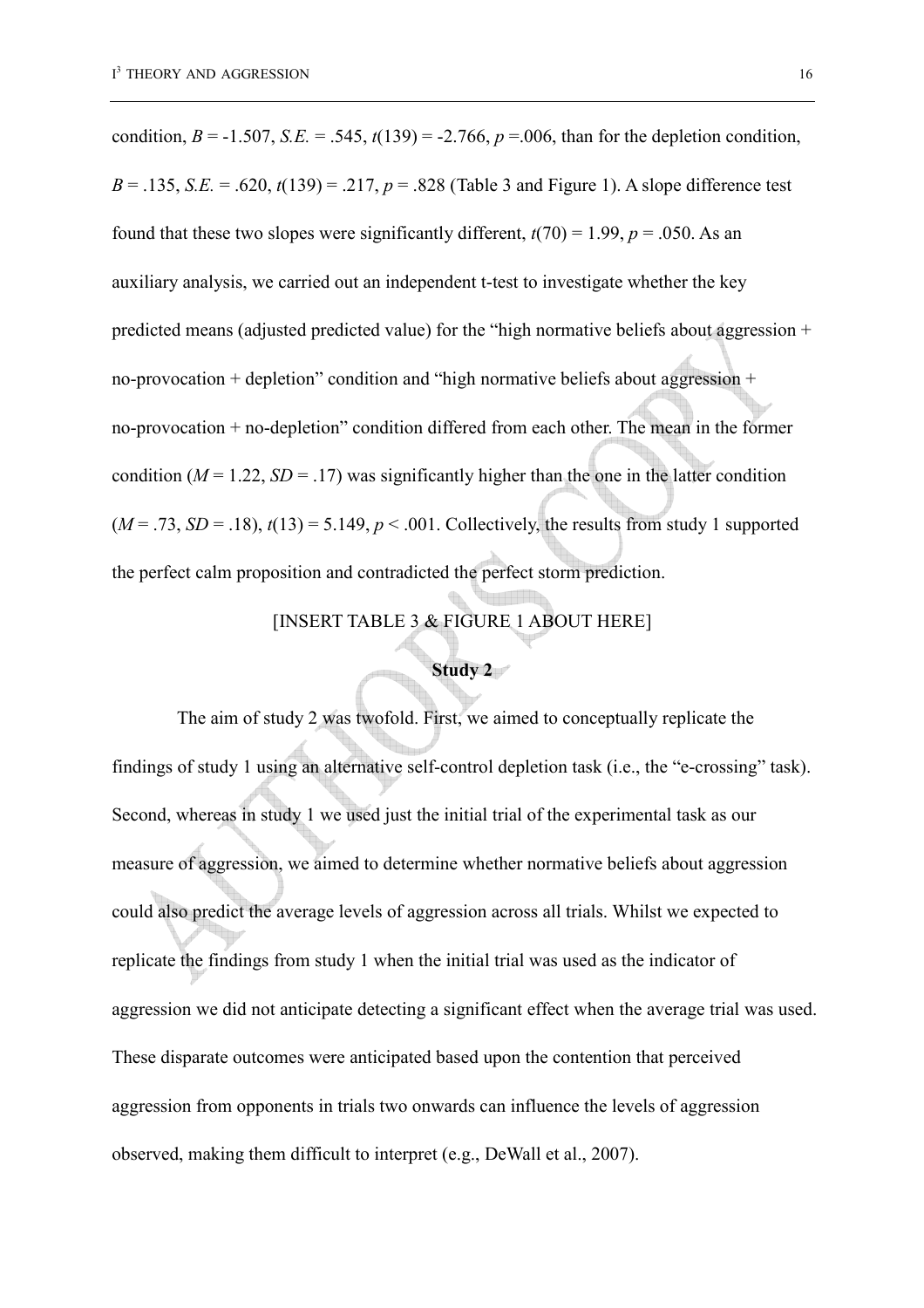#### **Method**

#### **Participants**

One hundred and eighty four Chinese university students recruited via flyers participated in this study in exchange for 30 Yuan (approximately 5 U.S. dollars). Four participants were deleted due to technical issues with the software program used in the experiment to record the dependent variable, leaving 180 participants (74 male, 106 female,  $M<sub>age</sub> = 19.71$  years; *SD* = 88 years) for data analyses. No participant reported any psychiatric history or having participated in a similar study previously.

### **Experimental design**

The experimental design of study 2 was identical to that from study 1.

# **Measures**

**Normative beliefs about aggression.** The adapted version of the Normative Beliefs about Aggression Scale (Huesmann & Guerra, 1997) used in Study 1 was again employed to assess beliefs about aggression in Study 2; Cronbach's  $\alpha$  in Study 2 was .81.

**Aggressive behavior.** Aggressive behavior was assessed using the same methods as used in Study 1. However, in addition to using trial 1 (i.e., aggressive behavior  $_{trial}$ ) as the sole dependent variable as in study 1, we also created an alternative dependent variable by averaging the results of all five trials (i.e., aggressive behavior average) in order to examine whether normative beliefs about aggression could predict the aggressive outcome generated by all the trials. Across the five trials, we artificially assigned that participants would win three times and lose twice, with outcomes occurring at random. When participants lost the trial, they experienced a predetermined noxious noise (a harmless noise of 70 DB for 1.5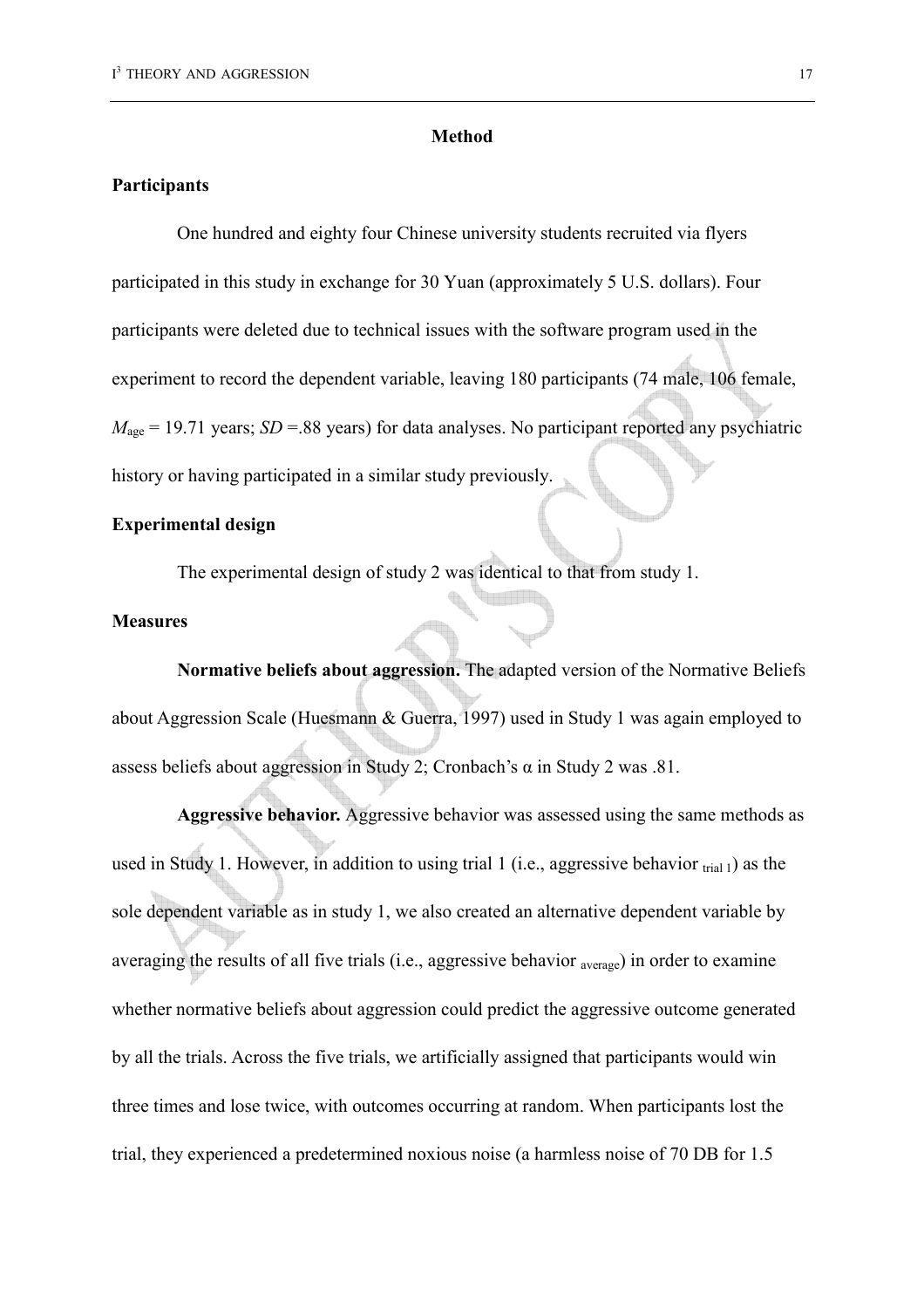seconds) through the headphones.

**Suspicion**. Suspicion was probed using the same method as in study 1.

#### **Manipulations**

**Self-control resource depletion.** Self-control resources were manipulated using the "e-crossing" task. This task consisted of two stages. In the first stage, participants were required to cross out the letter "e" each time it appears in a passage for a period of five minutes. In the second phase, using a separate passage participants in the depletion condition were asked to cross out the letter "e" except when they are next- or one-letter-adjacent-to a vowel, again for five minutes. In contrast, participants in the non-depletion condition follow the same rules as in the first stage. The first phase of the task is designed to encourage participants to establish a habitual response, whereas the second phase is intended to either break (depletion condition) or maintain (non-depletion condition) this habituated response. This manipulation is based on the premise that breaking habitual responses requires self-control, and has been used successfully to manipulate self-control resources in previous studies (e.g., DeWall et al., 2007; Friese, Messner, & Schaffner, 2012).

**Provocation.** Provocation was manipulated in the same manner as in study 1. **Procedures** 

With the exception of replacing the "Stroop" task with the "e-crossing" task, the procedures in study 2 were identical to those followed in study 1. Questions posed to participants following completion of the experiment again revealed that no participants interpreted the experiment to be about aggressive behavior, or doubted the authenticity of their partner. Finally, all participants were thanked and paid, and debriefed as to the true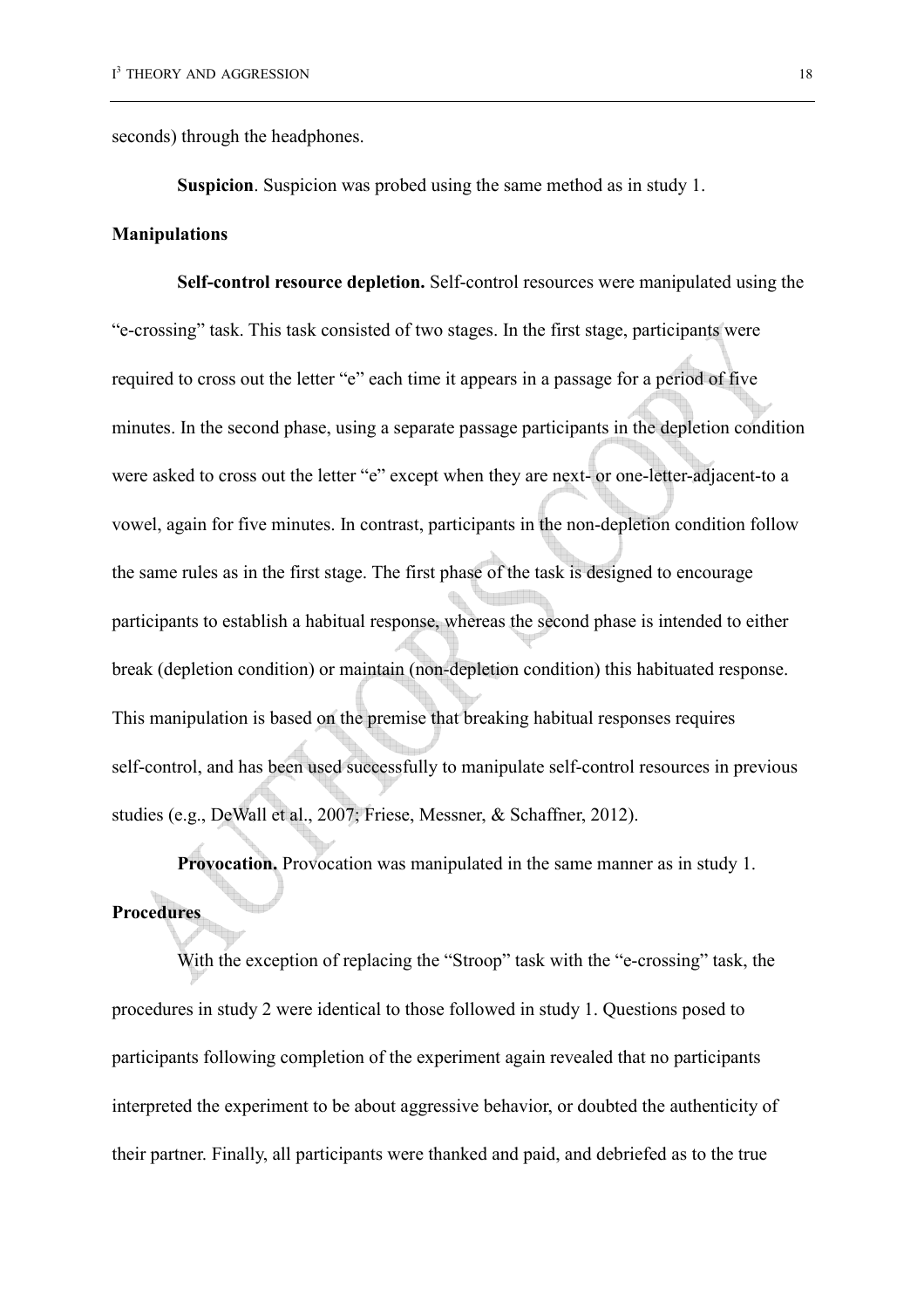nature of the experiment via e-mail once all data collection was complete.

#### **Data analyses**

The statistical analyses were identical to those in study 1.

#### **Results**

#### **Preliminary analyses**

Regarding the manipulation of self-control resources, participants in the self-control resource depletion condition felt more fatigue ( $M = 3.97$ ,  $SD = 1.35$ ) than did those in the non-depletion condition ( $M = 2.58$ ,  $SD = 1.33$ ),  $t(178) = 6.96$ ,  $p < .01$ ,  $d = 1.04$ . Moreover, depleted participants reported putting more effort into the "e-crossing" task  $(M = 4.91, SD =$ 1.46) than non-depleted participants  $(M = 3.93, SD = 1.43)$ ,  $t(178) = 4.54, p < .01, d = .68$ , suggesting that the manipulation of self-control resources was successful.

**Examination of the joint effects of normative belief about aggression, provocation, and self-control depletion on aggressive behavior** 

Means and standard deviations for normative beliefs about aggression and aggressive behavior for the entire sample and the four experimental groups are displayed in Table 4. To examine whether the three independent variables, or any of the four interaction terms predicted aggressive behavior  $_{trial}$ , a multiple regression analysis was conducted. Controlling for gender, the resultant model was significant,  $R^2 = 0.139$ ,  $F(8, 171) = 3.452$ , *p*  $= .001$ . As shown in Table 5, the three-way interaction was a significant predictor of, *B* = -3.398, *S.E.* = 1.175, *t*(171) = -2.893, *p* = .004. Furthermore, simple slopes analyses for the "normative beliefs about aggression  $\times$  self-control resources" interaction demonstrated that such interaction was not significant when provocation was present,  $B = 1.243$ ,  $S.E. = .787$ ,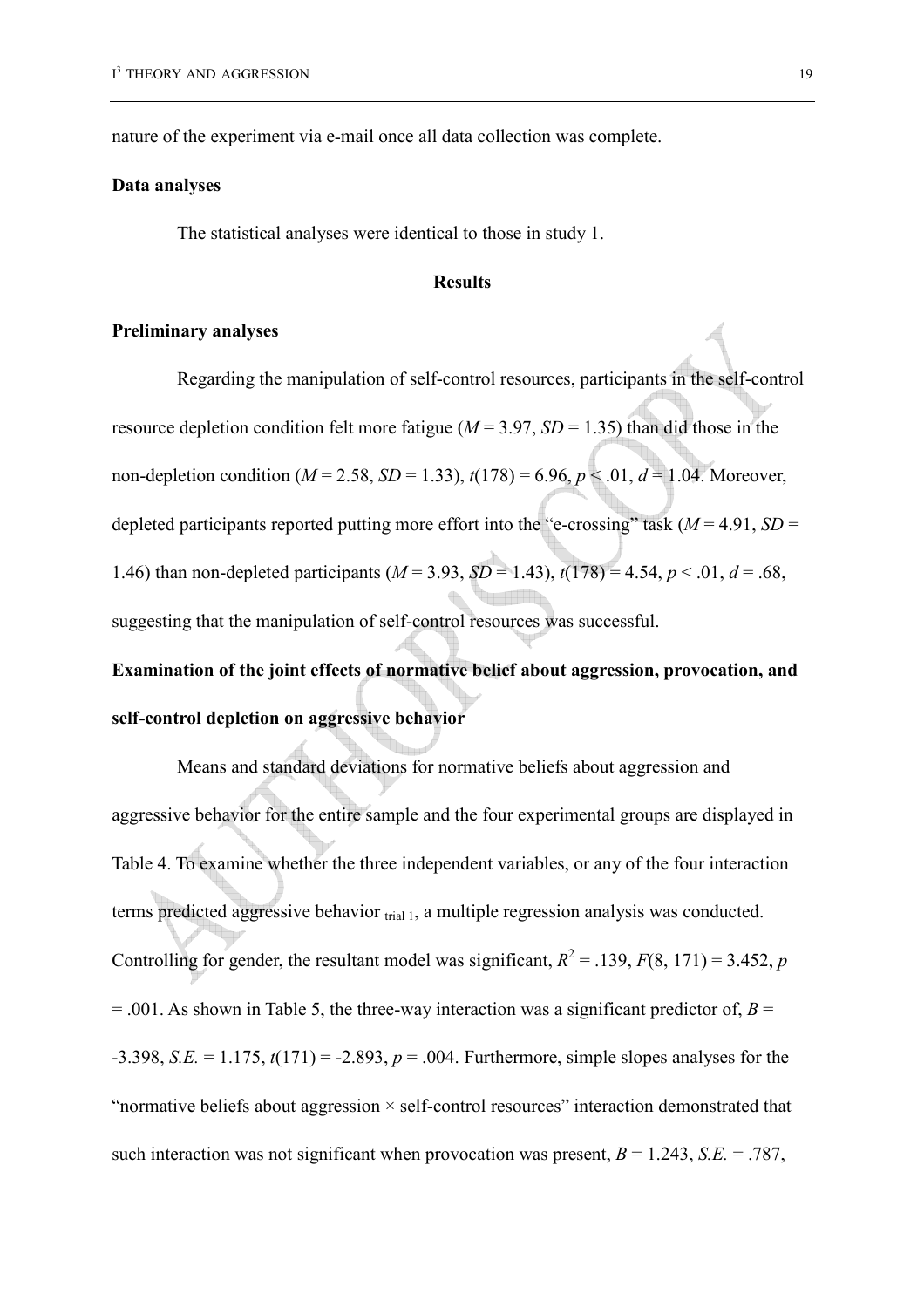$t(171) = 1.581, p = .116$ , but that it was when provocation was absent,  $B = -2.155$ , *S.E.* = .867,  $t(171) = -2.485$ ,  $p = .014$ . Additionally, a slope difference test showed that these two slopes were significantly different,  $t(176) = 2.902$ ,  $p = .004$ . Breaking down this interaction for the no-provocation condition, the simple slope of the association of normative beliefs about aggression with aggressive behavior was stronger for the no-depletion condition,  $B = -1.294$ , *S.E.* = .687,  $t(171) = -1.83$ ,  $p = .061$ , than for the depletion condition,  $B = .861$ , *S.E.* = .525,  $t(171) = 1.640$ ,  $p = .103$  (Table 6 and Figure 2). A slope difference test found that these two slopes were significantly different from one another,  $t(87) = 2.492$ ,  $p = .015$ . As an auxiliary analysis, we carried out an independent t-test to investigate whether the key predicted means (adjusted predicted value) for the "high normative beliefs about aggression + no-provocation + depletion" condition and "high normative beliefs about aggression + no-provocation + no-depletion" condition differed from one another. Results of this analysis showed that the mean in the former condition  $(M = 2.18, SD = .18)$  was significantly higher than that in the latter condition ( $M = .91$ ,  $SD = .25$ ),  $t(11) = 10.77$ ,  $p < .001$ .

As shown in Figure 2, the slope for the "provocation + depletion" condition demonstrated a similar effect to that for the "no-provocation + no-depletion" condition. As a result, we tested for differences between these two slopes, and found that they were not significantly different from one another,  $t(87) = .450$ ,  $p = .654$ . This suggested that although the perfect calm scenario was supported to some degree in Study 2. The effect was not unique because except the slope for the "no-provocation and no-depletion" condition, slopes for all other conditions were similar to those in Study 1.

#### [INSERT TABLE 4, 5, & 6 ABOUT HERE]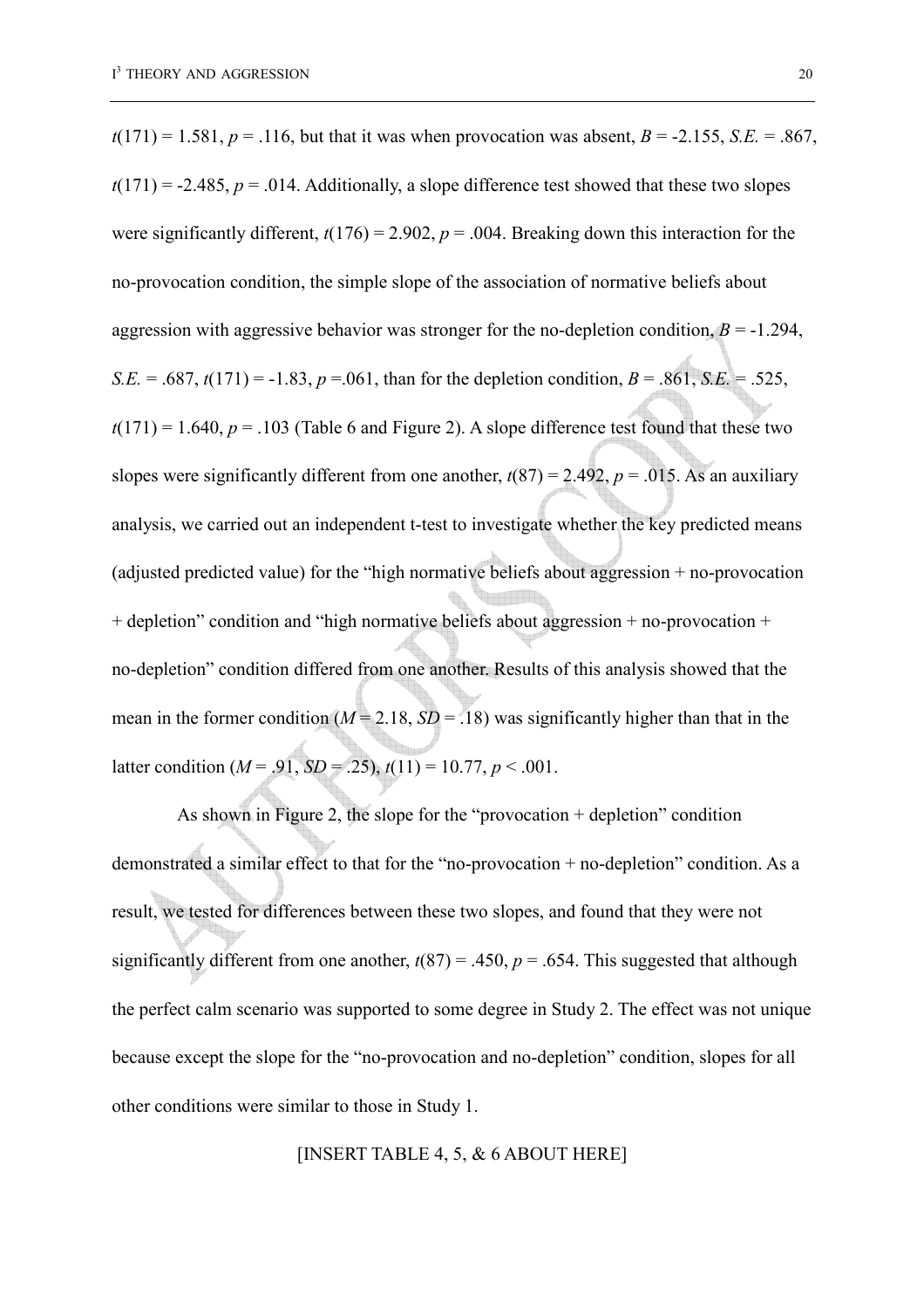#### [INSERT FIGURE 2 ABOUT HERE]

This regression analysis was then repeated with aggressive behavior average as the dependent variable. In this analysis, the model was again significant,  $R^2 = .147$ ,  $F(8, 171) =$ 3.680,  $p = 0.001$ . Further, as shown in Table 4, the three-way interaction was again significant,  $B = -2.710$ , *S.E.* = 1.222,  $t(171) = -2.216$ ,  $p = .028$ . Subsequent simple slopes analyses for this interaction indicated that the slope for the interaction was not significant when provocation was present,  $B = 1.275$ ,  $S.E. = .818$ ,  $t(171) = 1.558$ ,  $p = .121$ , or absent,  $B =$  $-1.435$ , *S.E.* = .902,  $t(171) = -1.590$ ,  $p = .114$ . Also, the one-way slopes of the four conditions were not significant (Table 6). Therefore, no further analyses were undertaken.

# **General discussion**

In two studies, the present research, guided by  $I<sup>3</sup>$  theory, investigated the combined effect of normative beliefs about aggression, provocation, and self-control resources depletion on aggressive behavior. The effect of normative beliefs about aggression on aggression has been intensively studied using designs that employ subjective informant (i.e., self-reported and other-reported) measures of aggression and correlational designs (e.g., Amjad & Skinner, 2008; Ang et al., 2011; Werner & Nixon, 2005). Building upon and extending the findings of these studies, the present work employed a behavioral experiment methodology to investigate the effect of normative beliefs about aggression on aggressive behavior. The findings of both studies suggest that normative beliefs about aggression only predict aggressive behavior (as assessed by Taylor's competitive reaction time task and indicated by the first trial) in laboratory conditions when provocation is not present, and self-control resources are intact. In other words, the ability of normative beliefs about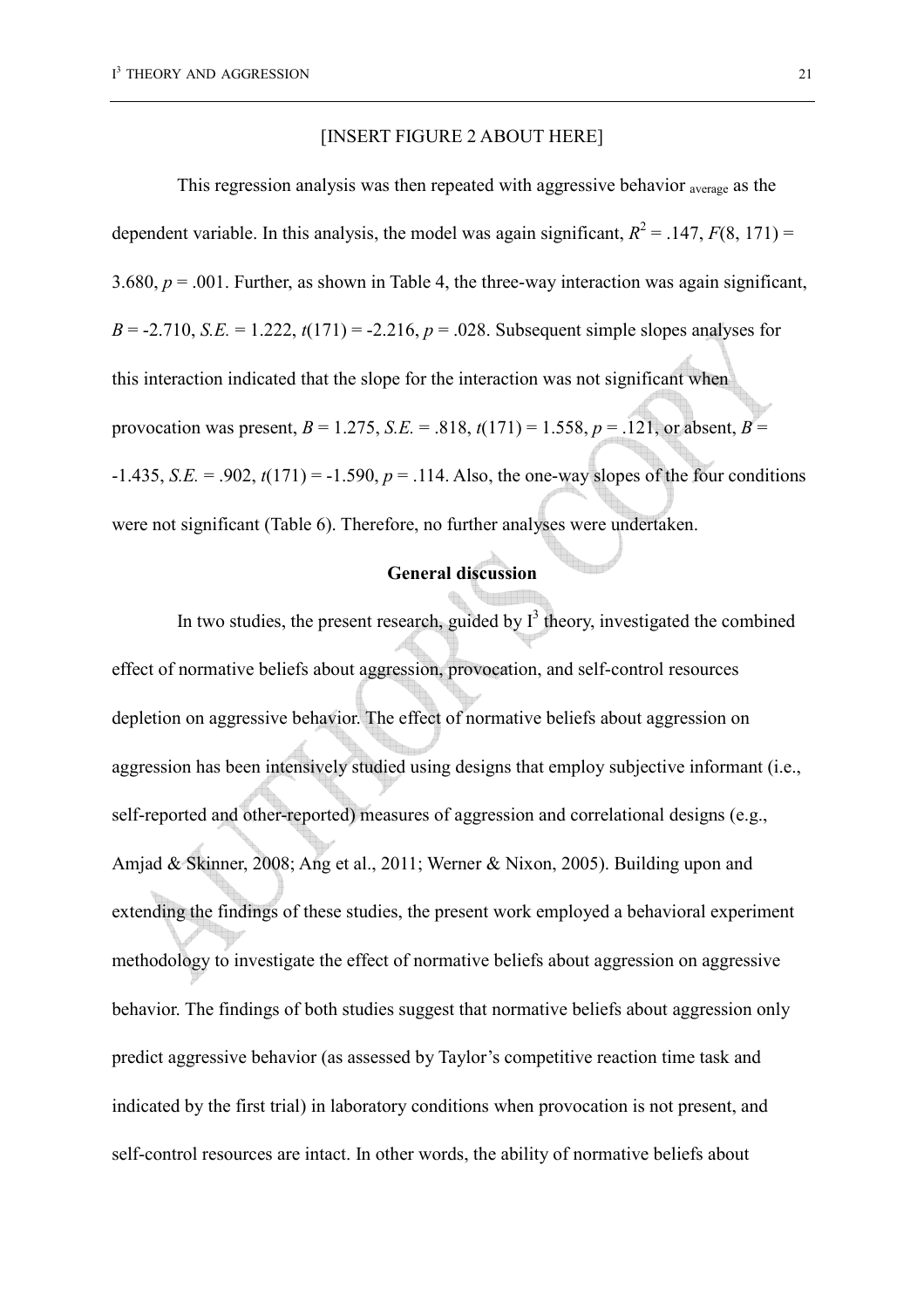aggression to predict aggressive outcomes appears to be dependent on other boundary variables.

Guided by the  $I<sup>3</sup>$  theory, previous studies have demonstrated that an *Impellance* (e.g., trait aggressiveness and retaliation tendencies) better predict aggression when the *Instigator* is strong and *Inhibition* is weak (Finkel et al., 2012; Slotter et al., 2012). These *impelling*  factors could be seen as impulsive precursors. People high in trait aggressiveness or retaliation tendencies may have formed automatic aggressive/retaliatory cognitive and affective reactions. Such precursors may become dominant factors that guide behavior when triggered and self-control fails (Hofmann et al., 2009). Therefore, previous studies have supported the presence of a "perfect storm" scenario for the occurrence of aggression. However, our findings suggest that the highest levels of aggression occurred in Study 1 when participants with strong anti-aggressive norms were assigned to the "Provocation + No-depletion" condition, which apparently contradicted the perfect storm proposition. In contrast, in Study 2 participants with weak anti-aggressive norms assigned to the "Provocation + Depletion" condition displayed the highest levels of aggression, which supports the perfect storm proposition. At this point we are unable to explain this inconsistency across the two studies, and encourage future research to further investigate the perfect storm scenario guided by  $I<sup>3</sup>$  theory, which may help elucidate this unexpected finding.

In contrast with the "perfect storm" proposition, the present study provided initial support for the existence of a "perfect calm" scenario through the investigation of a deterrent *impelling* factor (*i.e., normative beliefs about aggression*) on aggressive behavior. As noted above, normative beliefs about aggression are viewed as a reflective precursor, and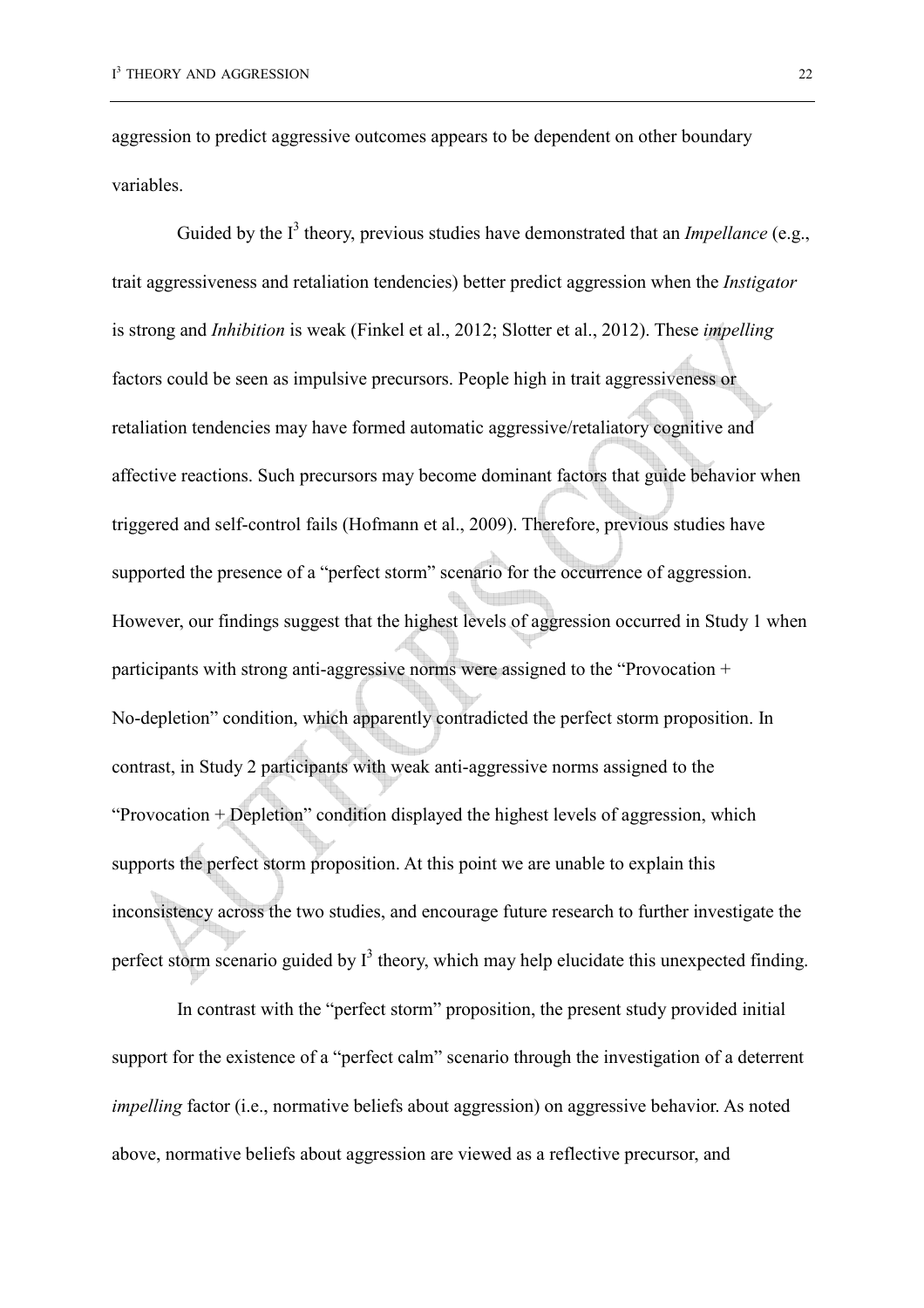maintaining one's attitudes and beliefs requires self-control (Baumeister et al., 2007; Vohs, 2006). Reflective precursors may therefore predict one's behavior when self-control resources are intact (Hofmann et al., 2009) and provocation is not present (Richetin et al., 2010). As such, the current study investigated and provided evidence supporting a "perfect calm" scenario for aggression. Due to the difference in nature of the *Impellance* examined in previous studies (Finkel et al., 2012; Slotter et al., 2012) and the current study, we assume that a "perfect storm" may occur when the *impelling* factor is an impulsive precursor (e.g., trait aggressiveness) and a "perfect calm" may transpire when the *impellor* is a reflective precursor (e.g., normative beliefs about aggression). In this sense, the  $I<sup>3</sup>$  theory can be used to help understand conditions under which people are less likely to aggress, as well as when people are most likely to.

It is important to note that the "perfect calm" proposition was only partially – and not uniformly – supported. First in Study 2 the slopes for "Provocation + Depletion" and "No-provocation + No-depletion" were not significantly different from one another. Further, the slope of normative beliefs about aggression in the "no-provocation  $+$  no-depletion" was only marginally significant. Nevertheless, overall the current results are in more favor of the "perfect calm" proposition. However, clearly both the "perfect calm" and "perfect storm" theses require further investigation as there are few studies examining the three-way interaction of the  $I<sup>3</sup>$  theory, with the current study being the first to find the "perfect calm" as far as we are aware. Nevertheless, the current study demonstrates that the effect of personality variables on aggressive behavior may be better understood when *Instigators* and *Inhibitors* are accounted for.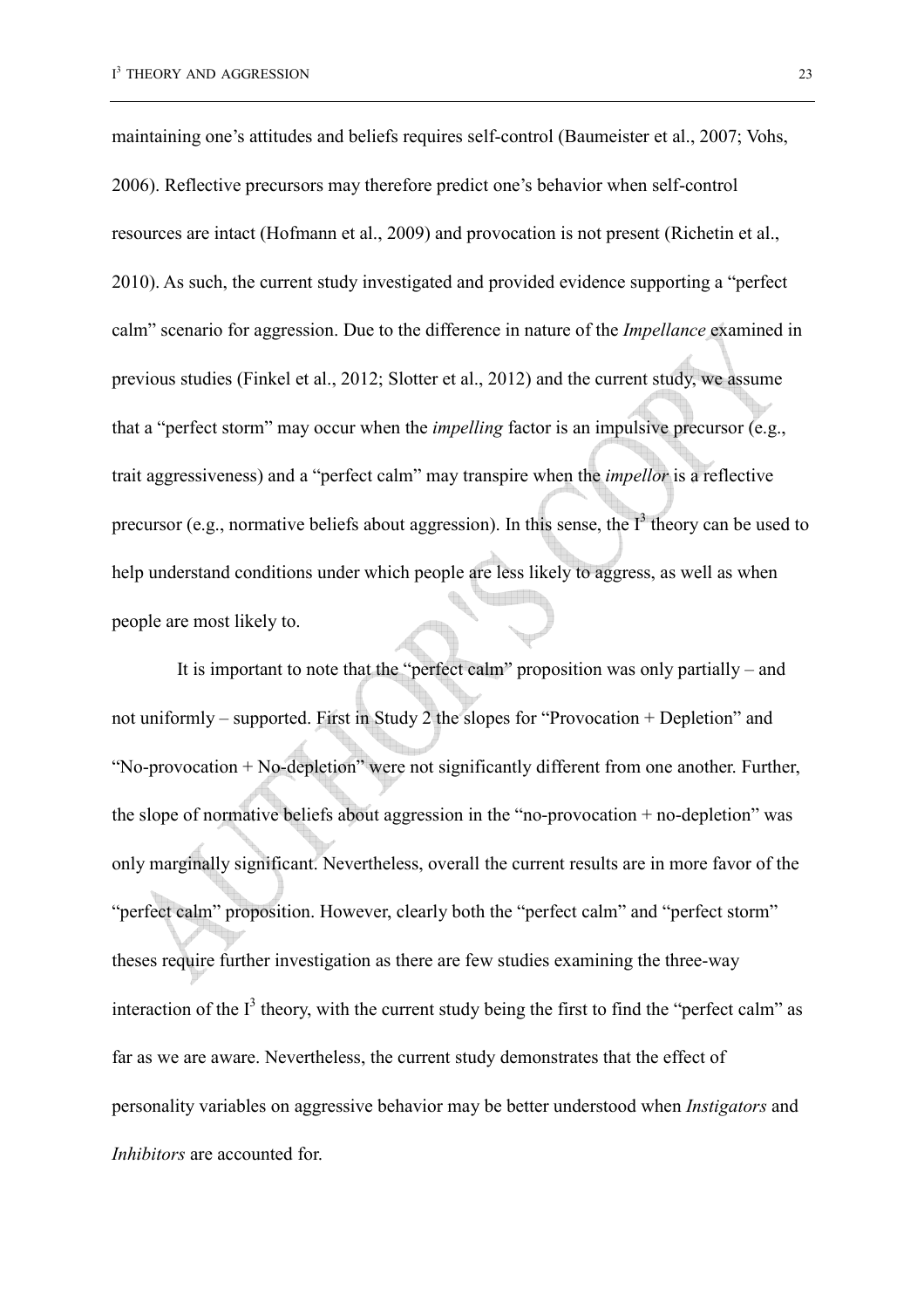As anticipated, the study hypotheses were only supported when the first trial of the aggressive task was used as the dependent variable, and not when the average level of all trials served as the dependent measure. However, it is important to note (see Table 6) that three out of four slopes were similar for the first trial analyses when compared to the equivalent slopes from the average trial analyses, with the slopes for the "no-provocation + no-depletion" condition being the exception. Thus, although our main prediction was tested using the first trial but not the average trial, we are aware that the current results do not unambiguously discount the use of the average trail as an indicator of aggression given the clear similarities for three of the four conditions. In past research, it was assumed that the first trial of an aggressive task is the response caused by antecedent factors (e.g., provocation, self-control depletion, DeWall et al., 2007) and that subsequent trials may be difficult to interpret because they are also affected by additional factors. However, some studies have demonstrated the utility of using the average trial as the dependent variable when using Taylor's competitive reaction game (e.g., Anderson & Dill, 2000). Given that in the current study only five trials were included, and win/loss outcomes occurred at random, we cannot rule out the possibility that using the average trials as the dependent variable may have proved more successful when testing the study hypotheses if more trials had been used and/or the win/loss pattern had been fixed. As such, further research is needed to investigate this possibility.

High normative beliefs about aggression (i.e., disapproval of aggression) should be negatively related to aggression. However, results from both studies demonstrate that under certain circumstances (e.g., "no-provocation + depletion") normative beliefs about aggression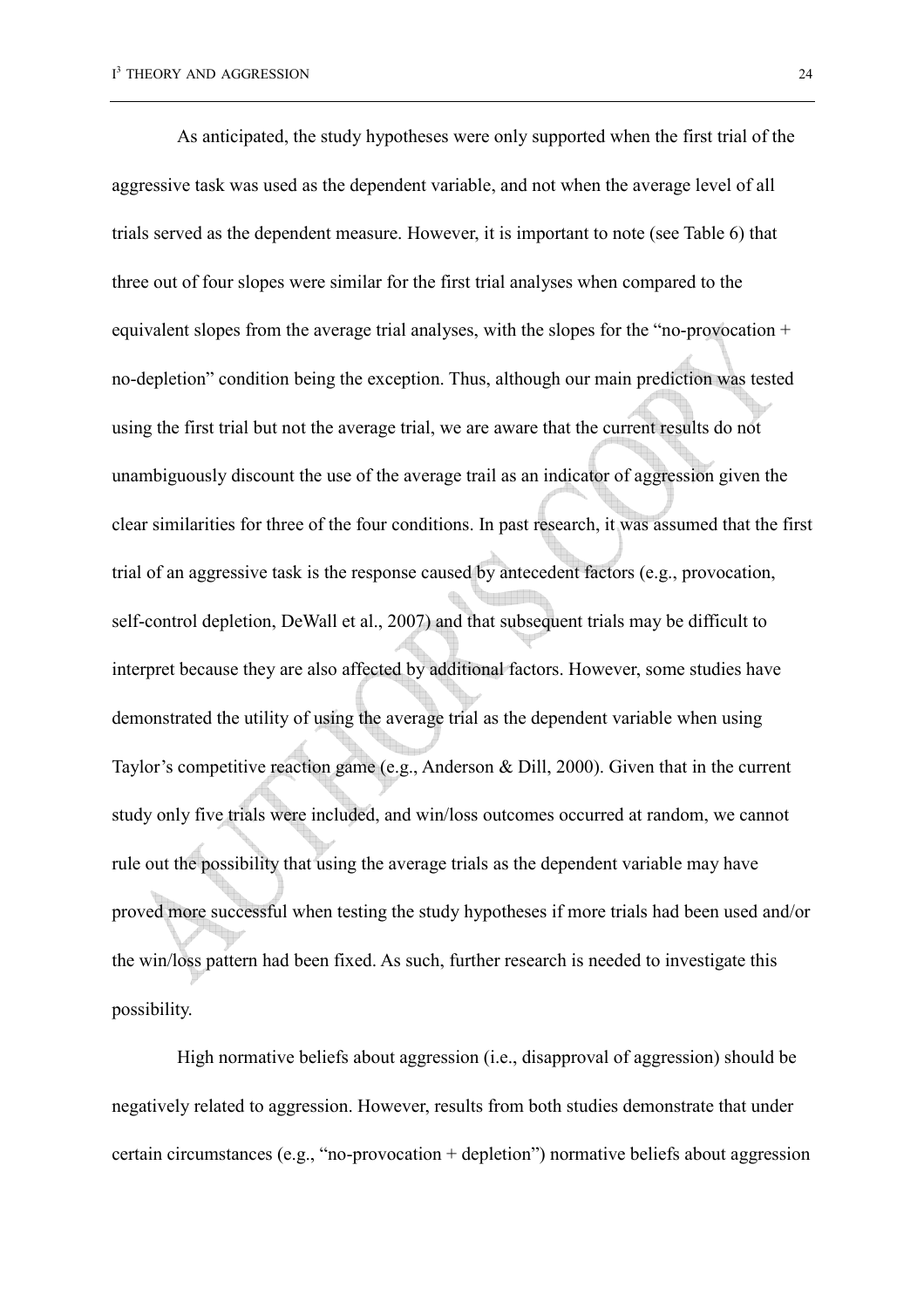may be positively related to aggressive behavior. We are not aware of any plausible theoretical reasons for these slopes to be positive. Also, there is a lack of research addressing the predictive validity of normative beliefs about aggression on aggressive behavior in such settings. As such, it is difficult to interpret the meaning of these findings at present, or to conclude that they were the result of measurement error given that the slopes were not statistically significant. However, we encourage researchers to investigate this topic further to help understand the mechanisms that may lead to this situation-specific effect.

The current study has implications for social-cognitive models of aggression (e.g., the General Aggression Model, GAM, Anderson & Bushman, 2002; Anderson & Huesmann, 2003) regarding the role of self-control. The current study supported the existence of a "perfect calm" scenario which helps indicate when human aggression may be least likely to occur. This suggests that social-cognitive models of aggression can also be useful in guiding investigations into the non-occurrence of aggression. Such research has the potential to promote and inform intervention programs targeting aggression that not only seek to suppress the effects of potential risk factors (e.g., trait aggressiveness), but also look to facilitate likely preventive factors (e.g., normative beliefs about aggression).

As with any research, the current research has limitations. First, the chosen indicator of aggressive behavior was relatively mild and indirect in comparison to some indicators (e.g., physical fighting), and this may have precluded the inhibition of aggression. For example, a previous study found that even when people had high levels of moral disengagement (i.e., the conditional endorsement of aggressive behavior; Bandura, 1991), the predicted effect of trait self-control on physical aggression was still significant (Li et al., 2014). This may be because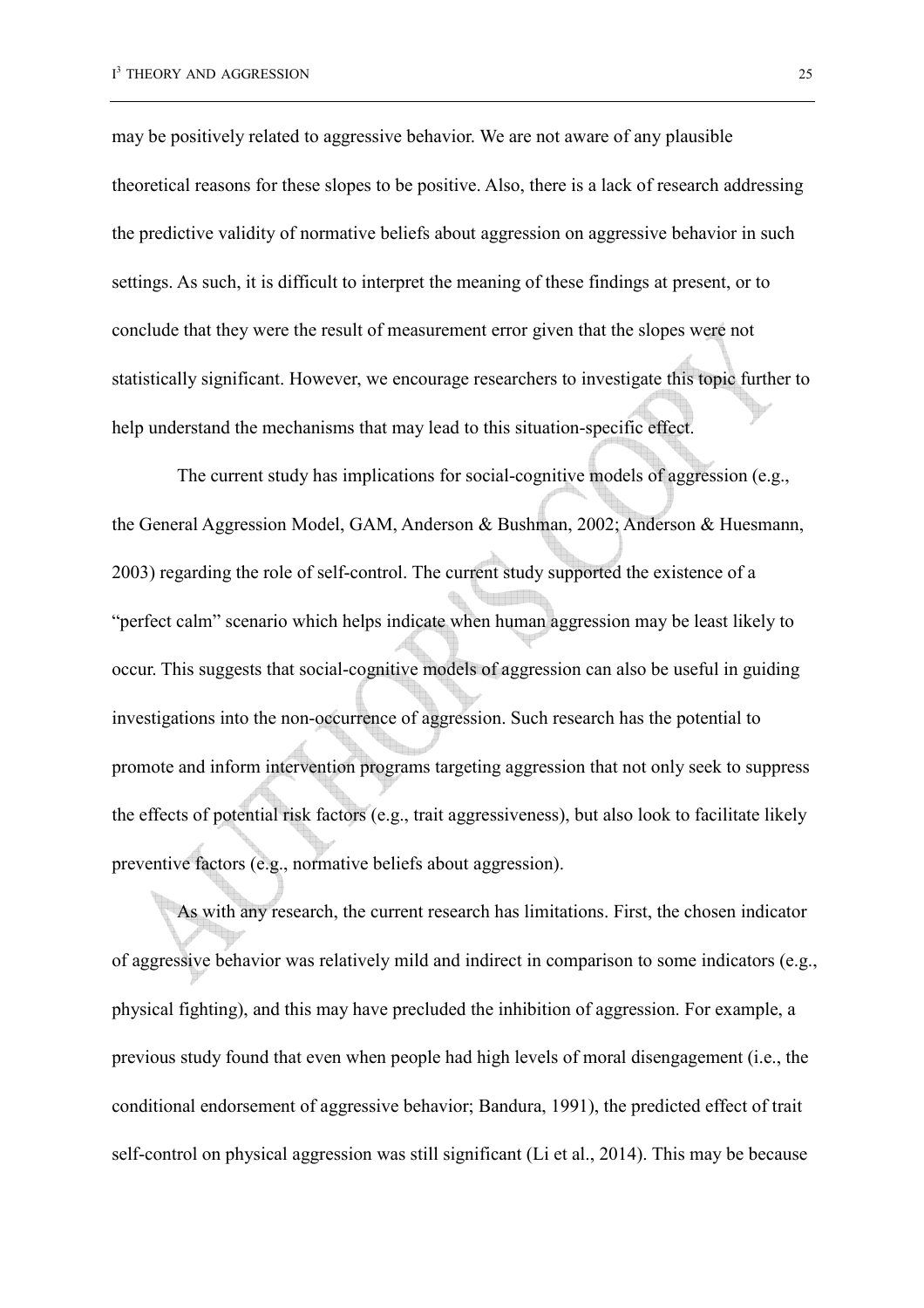people are unlikely to engage in aggressive behavior if it has the potential to cause physical harm (c.f., Slaby & Guerra, 1988; Slotter & Finkel, 2011), even if they have the potential to rationalize such conduct through moral disengagement. As such, the joint effect of provocation, normative beliefs about aggression and self-control resource depletion on aggressive behavior may have differed if we had chosen an indicator of aggression with more serious consequences for the recipient. Therefore, future research should attempt to replicate the current findings with more intensive dependent variables (within appropriate ethical boundaries). In addition, the current study sampled only Chinese university students, which limits the generalizability of the current findings to other populations. Therefore, we encourage researchers to attempt to replicate the present findings using alternative populations.

Despite its limitations, this study makes some important contributions to the literature. First, it demonstrates that normative beliefs about aggression serve as a predictor of aggressive behavior under laboratory conditions only under specific conditions. More specifically, although previous studies have demonstrated that normative beliefs about aggression predict aggressive behavior in laboratory settings (Levinson, Giancola, & Parrott, 2011), the current study extends research in this area by showing that such effects may only be valid when provocation is absent and self-control resources are not depleted. Second, although  $I<sup>3</sup>$  theory provides a general framework to explain aggression, to date it has been more theoretical than empirical (Finkel, 2014; Finkel et al., 2012). To our knowledge – prior to the current research – very few studies have employed this theory to investigate the three-way interaction between *Instigation*, *Impellance* and *Inhibition* for aggression (i.e.,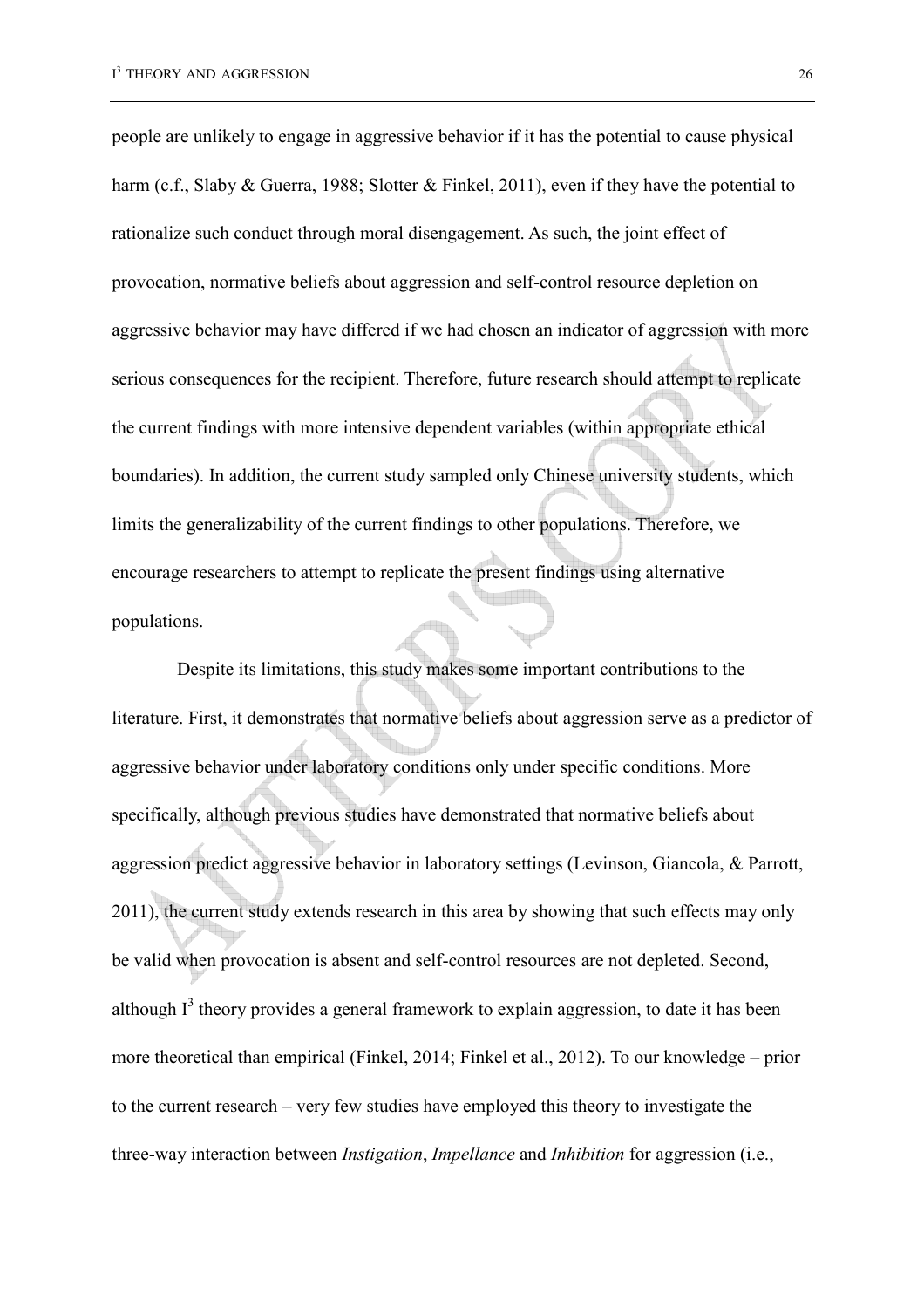Finkel et al., 2012; Slotter et al., 2012). As such, this study provides much needed empirical support for this contemporary theory. Third, the perfect storm thesis proposed in the  $I<sup>3</sup>$  theory considers when aggression is most likely to occur. The current study of a perfect calm scenario – when aggression may be least likely to occur – may also be explained through  $I<sup>3</sup>$ theory.

To conclude, although aggressive behavior is clearly very complicated, the present study adds to our ever-evolving understanding of such behavior. It does so by identifying conditions under which normative beliefs about aggression are most likely to prevent aggressive behavior. We encourage future researchers to conduct research attempting to replicate the "perfect storm" and/or "perfect calm" propositions by investigating alternative boundary factors when investigating the effect of dispositional variables on aggression.

#### **Acknowledgement**

This study is funded through the "Educational Science Project of Guangzhou" grant awarded to Yan-Gang Nie (Grant No. 12A001) and Qiao-Min Situ (Grant No. 1201451102). We express particular gratitude to (alphabetical order) Lei Juan, Liu Wan-Yao, Mao Lan-Ping, Ning Zhi-Jun, Yang Min-Li, and Zeng Yan-Ling for their assistance in data collection. We also sincerely thank editors and anonymous reviewers for their constructive comments that greatly enhance the paper.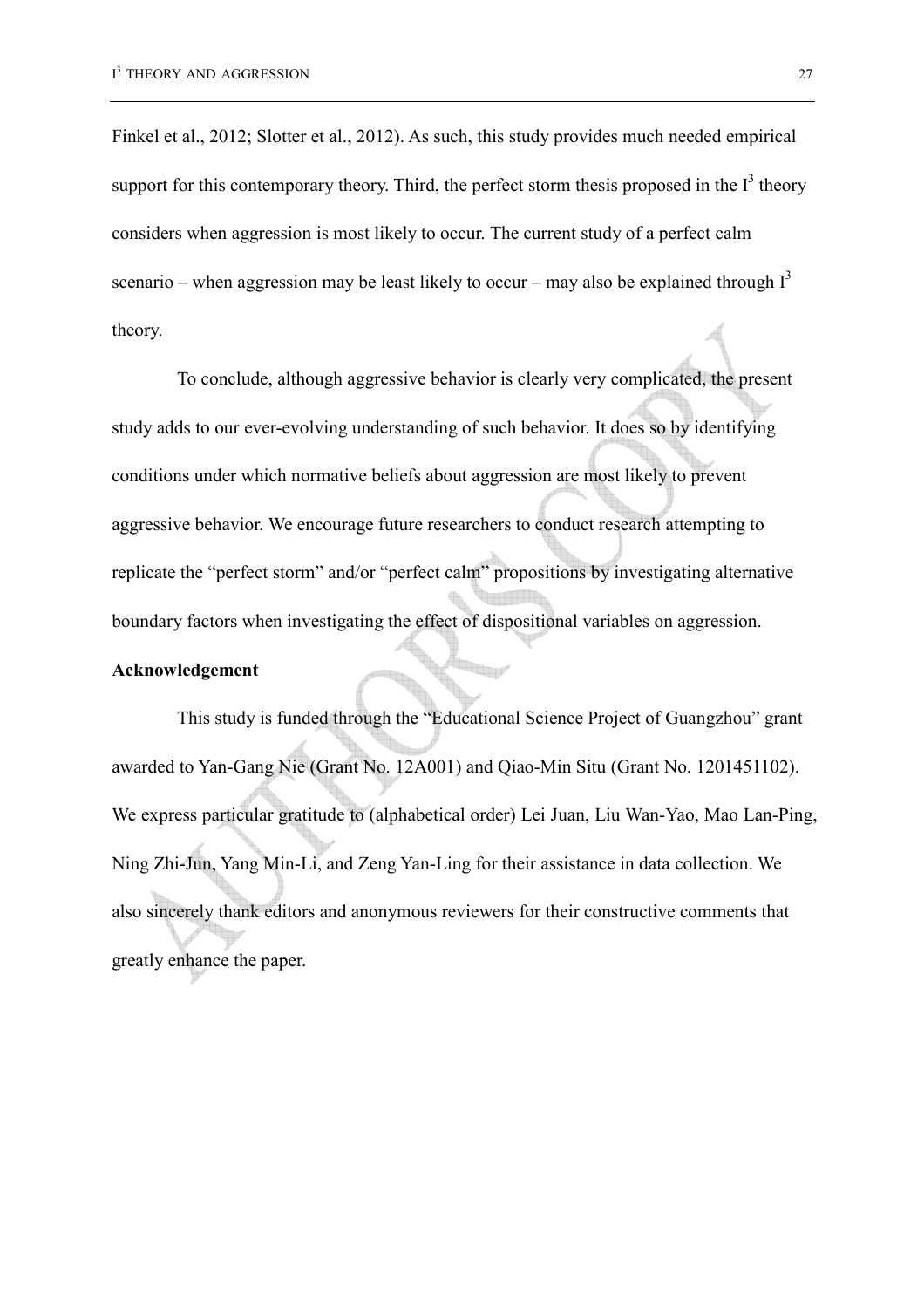#### **References**

- Amjad, N., & Skinner, M. (2008). Normative beliefs about aggression and retaliation: Association with aggresive behaviour and anticipatory self-censure. *Journal of Behavioral Science, 18*, 53–73.
- Amjad, N., & Wood, A. M. (2009). Identifying and changing the normative beliefs about aggression which lead young Muslim adults to join extremist anti-semitic groups in Pakistan. *Aggressive Behavior, 35*, 514–519. doi:10.1002/ab.20325
- Anderson, C. A., & Bushman, B. J. (2002). Human aggression. *Annual Review of Psychology, 53*, 27–51. doi:10.1146/annurev.psych.53.100901.135231
- Anderson, C. A., & Dill, K. E. (2000). Video games and aggressive thoughts, feelings, and behavior in the laboratory and in life. *Journal of Personality and Social Psychology, 78*, 772–790. doi.org/10.1037/0022-3514.78.4.772
- Anderson, C. A., & Huesmann, R. L. (2003). Human aggression: A social-cognitive view. In M. A. Hogg & J. Cooper. *The Sage Handbook of Social Psychology* (pp. 296–323). Thousand Oaks, CA: Sage Publication, Inc.
- Anderson, C. A., Lindsay, J. J., & Bushman, B. J. (1999). Research in the psychological laboratory: Truth or triviality? *Current Directions in Psychological Science, 8*, 3–9. doi:10.1177/1745691611432343
- Ang, R. P., Tan, K. A., & Mansor, A. T. (2011). Normative beliefs about aggression as a mediator of narcissitic exploitativeness and cyberbullying. *Journl of Interpersonal Violence, 26*, 2619–2634. doi:10.1177/0886260510388286

Bandura, A. (1991). Social cognitive theory of moral thought and action. In W. M. Kurtines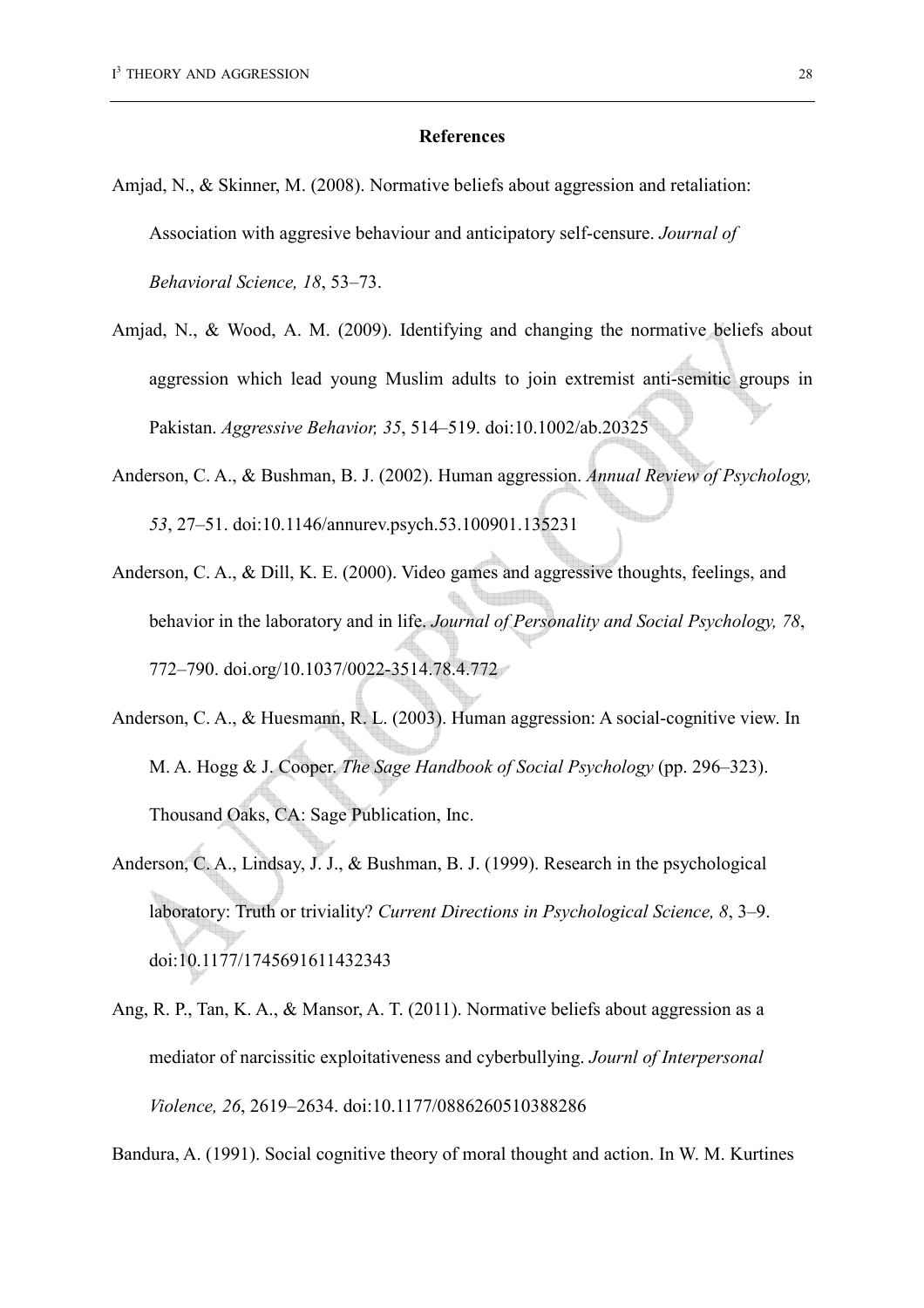- & J. L. Gewirtz (Eds.), *Handbook of moral behavior and development* (Vol. 1, pp. 45– 103). Hillsdale, NJ: Erlbaum.
- Baumeister, R. F., Vohs, K. D., & Tice, D. M. (2007). The strength model of self-control. *Current Directions in Psychological Science, 16*, 351–355.

doi:10.1111/j.1467-8721.2007.00534.x

- Bettencourt, B. A., Talley, A., Benjamin, A. J., & Valentine, J. (2006). Personality and aggressive behavior under provoking and neutral conditions: A meta-analytic review. *Psychological Bulletin, 132*, 751-777. doi:10.1037/0033-2909.132.5.751
- Bosson, J. K., Swann Jr., W. B., & Pennebaker, J. W. (2000). Stalking the perfect measure of implicit self-esteem: The blind men and the elephant revisited? *Journal of Personality and Social Psychology, 79*, 631–643. doi:10.1037/0022-3514.79.4.631
- Denson, T. F., DeWall, C. N., & Finkel, E. J. (2012). Self-control and aggression. *Current Direcetsions in Psychological Science, 21*, 20–25. doi:10.1177/0963721411429451
- DeWall, C. N., Baumeister, R. F., Stillman, T. F., & Gailliot, M. T. (2007). Violence restrained: Effects of self-regulation and its depletion. *Journal of Experimental Social Psychology, 43*, 62–76. doi:10.1016/j.jesp.2005.12.005
- DeWall, C. N., Finkel, E. J., & Denson, T. F. (2011). Self-control inhibits aggression. *Social and Personality Psychology Compass, 5*, 458–472.

doi:10.1111/j.1751-9004.2011.00363.x

Finkel, E. J. (2014). The I<sup>3</sup> model: Metatheory, theory, and evidence. *Advances in experimental social psychology, 49*, 1–104. doi:10.1016/B978-0-12-800052-6.00001-9

Finkel, E. J., DeWall, C. N., Slotter, E. B., McNulty, J. K., Pond, Jr. R. S., & Atkins, D. C.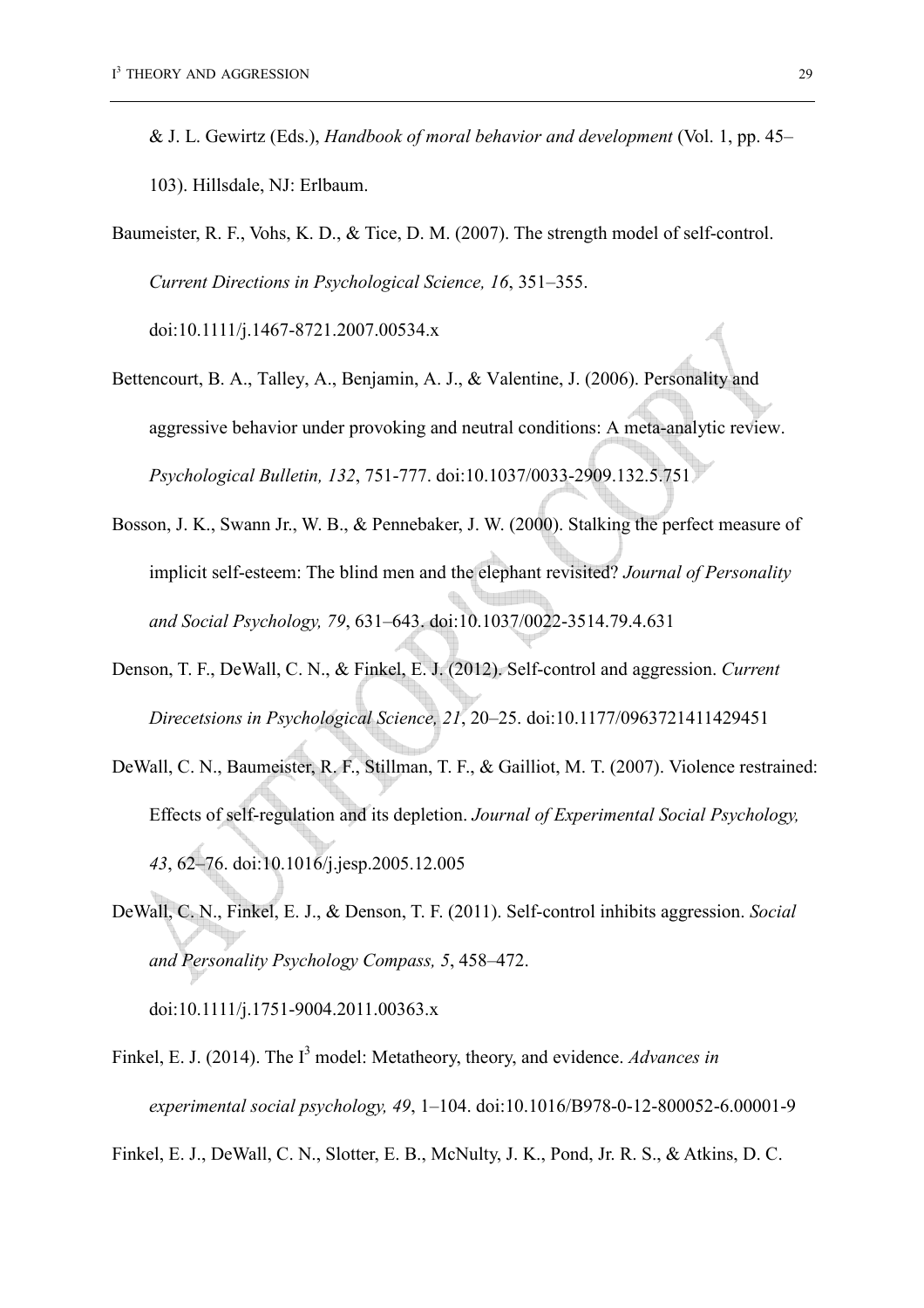(2012). Using I3 theory to clarify when dispositional aggressiveness predicts intimate partner violence perpetration. *Journal of Persoanlity and Social Psychology, 102*, 533– 549. doi.org/10.1037/a0025651

- Friese, M., Hofmann, W., & Wänke, M. (2008). When impulses take over: Moderated predictive validity of explicit and implicit attitude measures in predicting food choice and consumption behaviour. *British Journal of Social Psychology, 47*, 397–419. doi:10.1348/014466607X241540
- Friese, M., Messner, C., & Schaffner, Y. (2012). Mindfulness meditation counteracts self-control depletion. *Consciousness and Cognition, 21*, 1016–1022. doi:10.1016/j.concog.2012.01.008
- Greenwald, A. G., Nosek, B. A., & Banaji, M. R. (2003). Understanding and using the implicit association test: I. An improved scoring algorithm. *Journal of Personality and Social Psychology, 85*, 197–216. doi.org/10.1037/0022-3514.85.2.197
- Hofmann, W., Friese, M., & Strack, F. (2009). Impulse and self-control from a dual-system perspective. *Perspectives on Psychological Science, 4*, 162–176. doi:10.1111/j.1745-6924.2009.01116.x
- Huesmann, L. R., & Guerra, N. G. (1997).Children's normative beliefs about aggression and aggressive behavior. *Journal of Personality and Social Psychology, 72*, 408–419. doi.org/10.1037/0022-3514.72.2.408
- Karpinski, A., & Steinman, R. B. (2006). The single category implicit association test as a measure of implicit social cognition. *Journal of Personality and Social Psychology, 91*, 16–32. doi.org/10.1037/0022-3514.91.1.16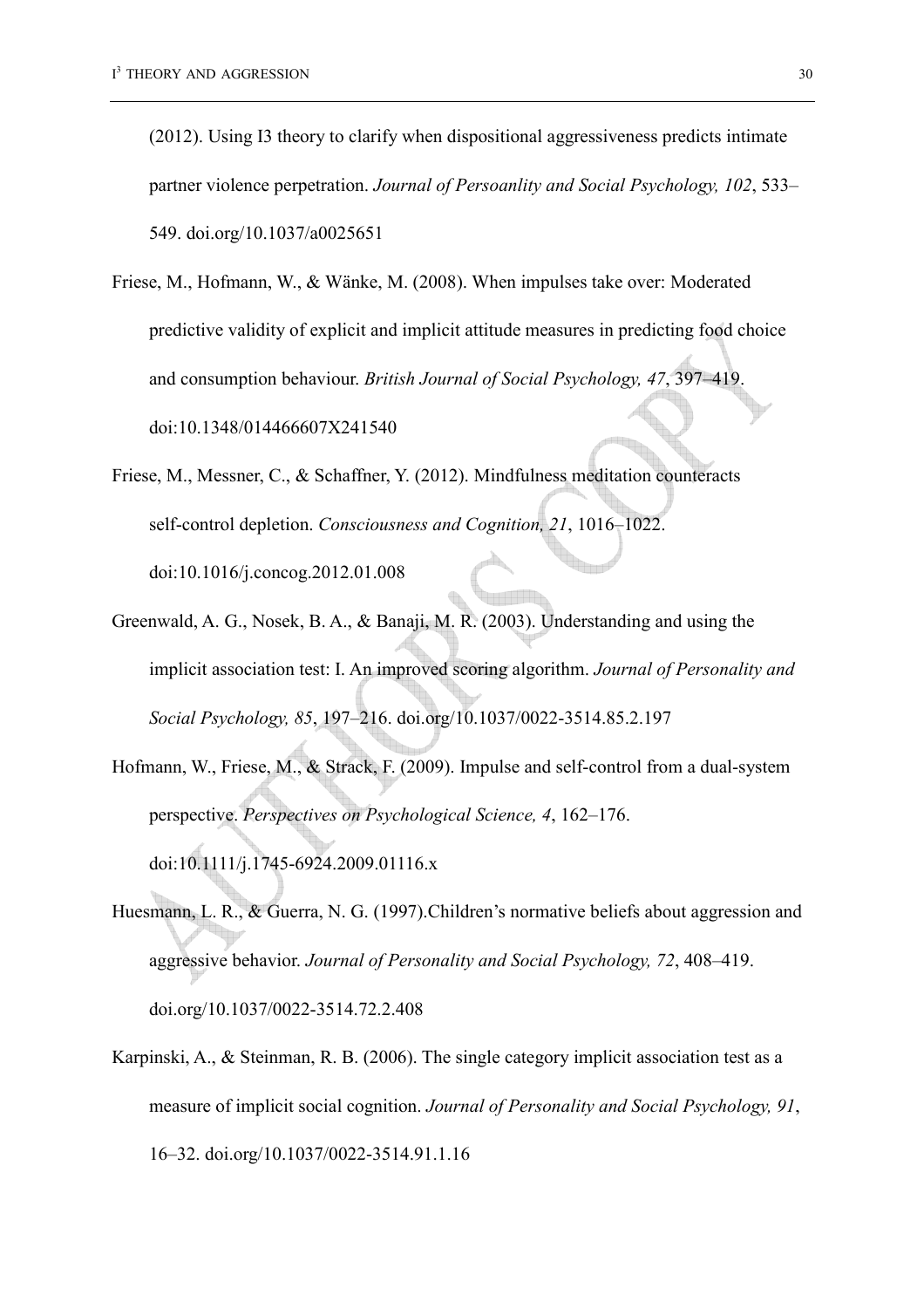- Levinson, C. A., Giancola, P. R., & Parrott, D. J. (2011). Beliefs about aggression moderate alcohol's effects on aggression. *Experimental and Clinical Psychopharmacology, 19*, 64–74. doi: 10.1037/a0022113
- Li, J. B., Nie, Y. G., Boardley, I. D., Situ, Q. M., & Dou, K. (2014). Moral disengagement moderates the predicted effect of trait self-control on self-reported aggression. *Asian*  lin. *Journal of Social Psychology, 17*, 312–318. doi:10.1111/ajsp.12072
- Li, J. B., Nie, Y. G., Zeng, M. X., Huntoon, M., & Smith, J. L. (2013). Too exhausted to remember: Ego depletion undermines subsequent event-based prospective memory. *International Journal of Psychology, 48*, 1303–1312.

doi:10.1080/00207594.2012.762778

- Nicol, A., & Fleming, M. J. (2010). "I h8 u": The influence of normative beliefs and hostile response selection in predicting adolescents' mobile phone aggression---A pilot study. *Journal of School Violence, 9*, 212–231. doi:10.1080/15388220903585861
- Richetin, J., Richardson, D. S., & Mason, G. D. (2010). Predictive validity of IAT aggressiveness in the context of provocation. *Social Psychology, 41*, 27–34. doi.org/10.1027/1864-9335/a000005
- Slaby, R. G., & Guerra, N. G. (1988). Cognitive mediators of aggression in adolescent offenders: I. Assessment. *Developmental Psychology, 24*, 580–588. doi.org/10.1037/0012-1649.24.4.580
- Slotter, E. B., & Finkel, E. J. (2011). I3 theory: Instigating, impelling, and inhibiting factors in aggression. In M. Mikulincer, & P. R. Shaver (Eds.), *Human aggression and violence: Causes, manifestations, and consequences* (pp. 35–52). Washington: American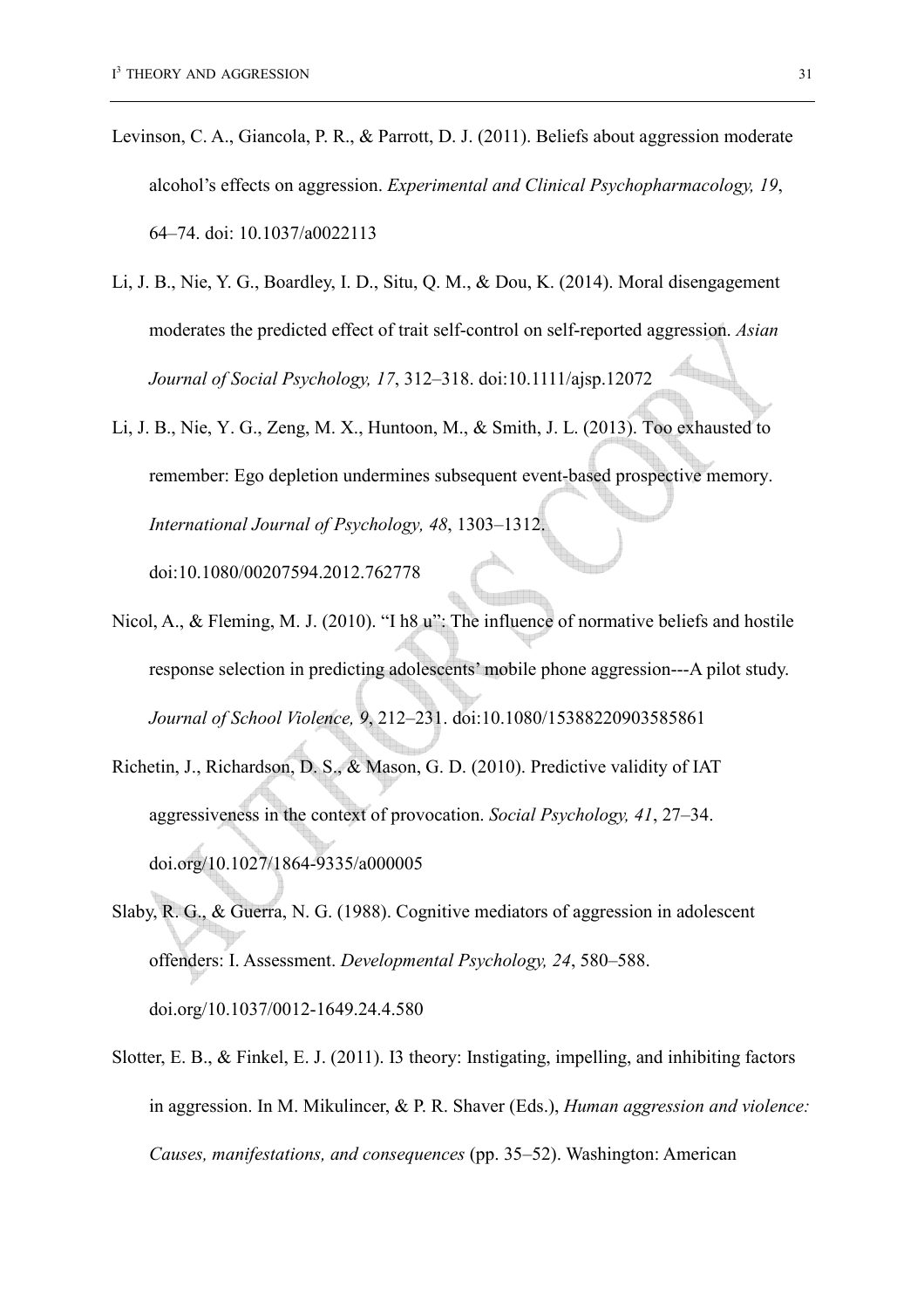Psychological Association.

- Slotter, E. B., Finkel, E. J., DeWall, C. N., Pond Jr., R. S., Lambert, N. M., Bodenhausen, G. V., & Fincham, F. D. (2012). Putting the brakes on aggression toward a romantic partner: The inhibitory influence of relationship commitment. *Journal of Personality and Social Psychology, 102*, 291–305. doi.org/10.1037/a0024915
- Strack, F., & Deutsch, R. (2004). Reflective and impulsive determinants of social behavior. *Personality and Social Psychology Review, 8*, 320–347.

doi:10.1207/s15327957pspr0803\_1

- Teige, S., Schnabel, K., Banse, R., & Asendorpf, J. B. (2004). Assessment of multiple implicit self-concept dimensions using the extrinsic affective simon task (EAST). *European Journal of Personality, 18*, 495–520. doi:10.1002/per.531
- Twenge, J. M., Baumeister, R. F., Tice, D. M., & Stucke, T. S. (2001). If you can't join them, beat them: Effects of social exclusion on aggressive behavior. *Journal of Personality and Social Psychology, 81*, 1058–1069. doi.org/10.1037/0022-3514.81.6.1058
- Vohs, K. D. (2006). Self-regulatory resources power the reflective system: Evidence from five domains. *Journal of Consumer Psychology, 16*, 217–223. doi.org/10.1207/s15327663jcp1603\_3
- Werner, N. E., & Nixon, C. (2005). Normative beliefs and relational aggression: An investigation of the cognitive bases of adolescent aggressive behavior. *Journal of Youth and Adolescence, 34*, 229–243. doi:10.1007/s10964-005-4306-3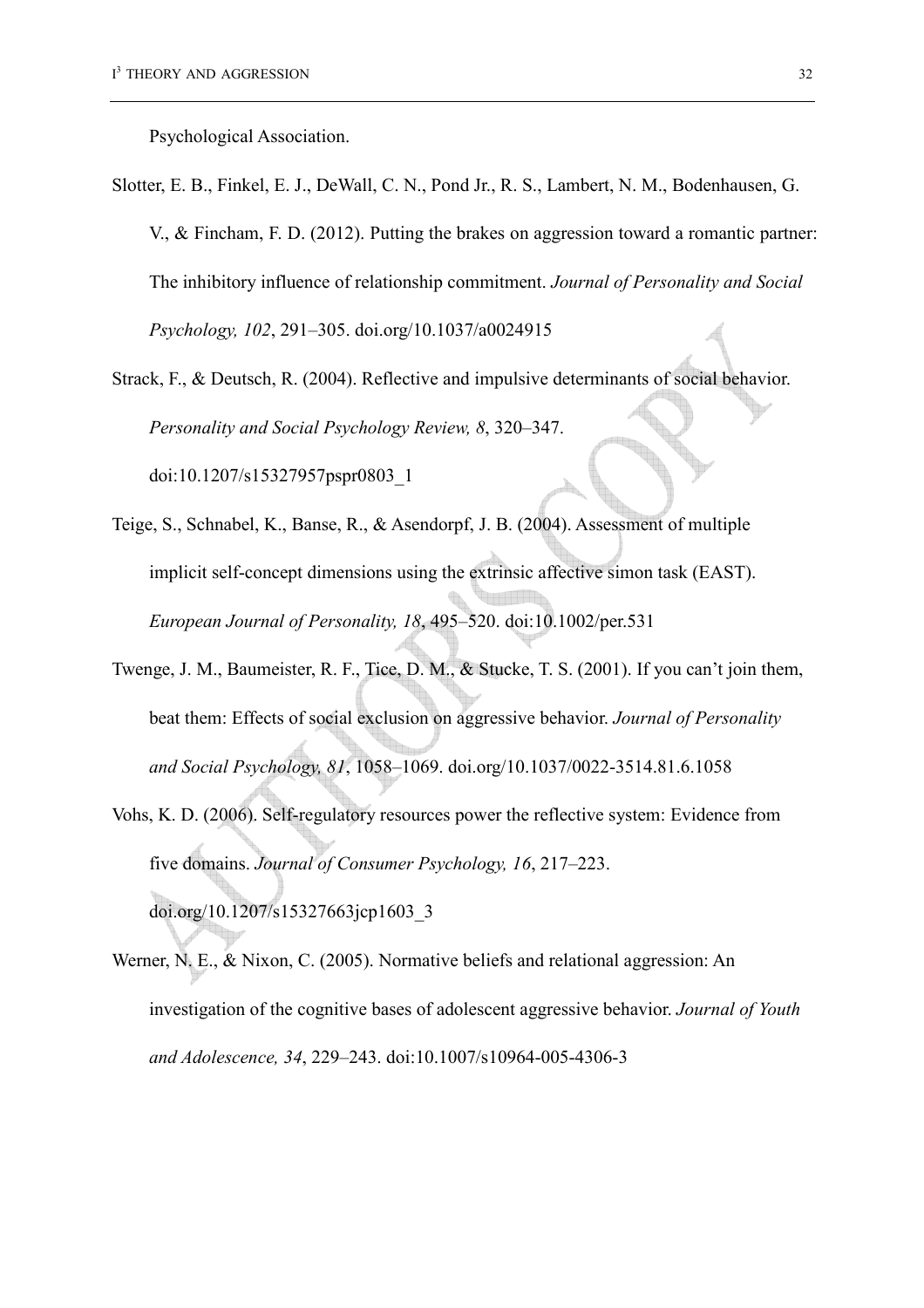| .                   |                                     |                 | <u>and processes and all all services are not not property and all services are not all all all all all all all a</u> |                              |                                 |  |
|---------------------|-------------------------------------|-----------------|-----------------------------------------------------------------------------------------------------------------------|------------------------------|---------------------------------|--|
|                     | Full sample Provocation + Depletion |                 | Provocation $+$ No-depletion                                                                                          | $No-provocation + Depletion$ | $No-provocation + No-depletion$ |  |
|                     | $(N = 148)$                         | $(N = 37)$      | $(N = 37)$                                                                                                            | $(N = 37)$                   | $(N = 37)$                      |  |
| NBAGG               | $3.23 \pm .31$                      | $3.19 \pm .29$  | $3.21 \pm .30$                                                                                                        | $3.22 \pm .30$               | $3.30 \pm .34$                  |  |
| Aggressive behavior | $1.60 \pm 1.17$                     | $1.93 \pm 1.39$ | $1.89 \pm 1.40$                                                                                                       | $1.28 \pm .82$               | $1.31 \pm .88$                  |  |

Table 1 Descriptive statistics for normative beliefs about aggression and aggressive behavior in Study 1

Note: NBAGG = normative beliefs about aggression.

| Table 2 Examination of the joint predicted effect of normative beliefs about aggression, provocation, and depletion on aggressive behavior in |  |
|-----------------------------------------------------------------------------------------------------------------------------------------------|--|
| Study 1                                                                                                                                       |  |

|                                                            |          | S.E.  |          |                     |
|------------------------------------------------------------|----------|-------|----------|---------------------|
| Gender                                                     | $-.131$  | .190  | $-.689$  | .492                |
| NBAGG (centered)                                           | $-.266$  | .637  | $-417$   | 677                 |
| Provocation                                                | $-.62$   | .26   | $-2.33$  | .021                |
| Self-control resources                                     | .006     | .264  | .023     | .981                |
| $NBAGG \times Provocation$                                 | .400     | .887  | .452     | .652                |
| $NBAGG \times Self-control$ resources                      | 1.057    | .886  | 1.192    | .235                |
| Provocation $\times$ Self-control resources                | .118     | .375  | .316     | .753                |
| NBAGG $\times$ Provocation $\times$ Self-control resources | $-2.699$ | l.211 | $-2.229$ | $.027$ <sup>*</sup> |

Note: dependent variable: selected duration of annoying noise; NBAGG = normative beliefs about aggression; Provocation = 0, No-provocation = 1; Self-control resources: Depletion = 0, No-depletion = 1; gender: male = 1, female = 2;

 $* p < .05$ .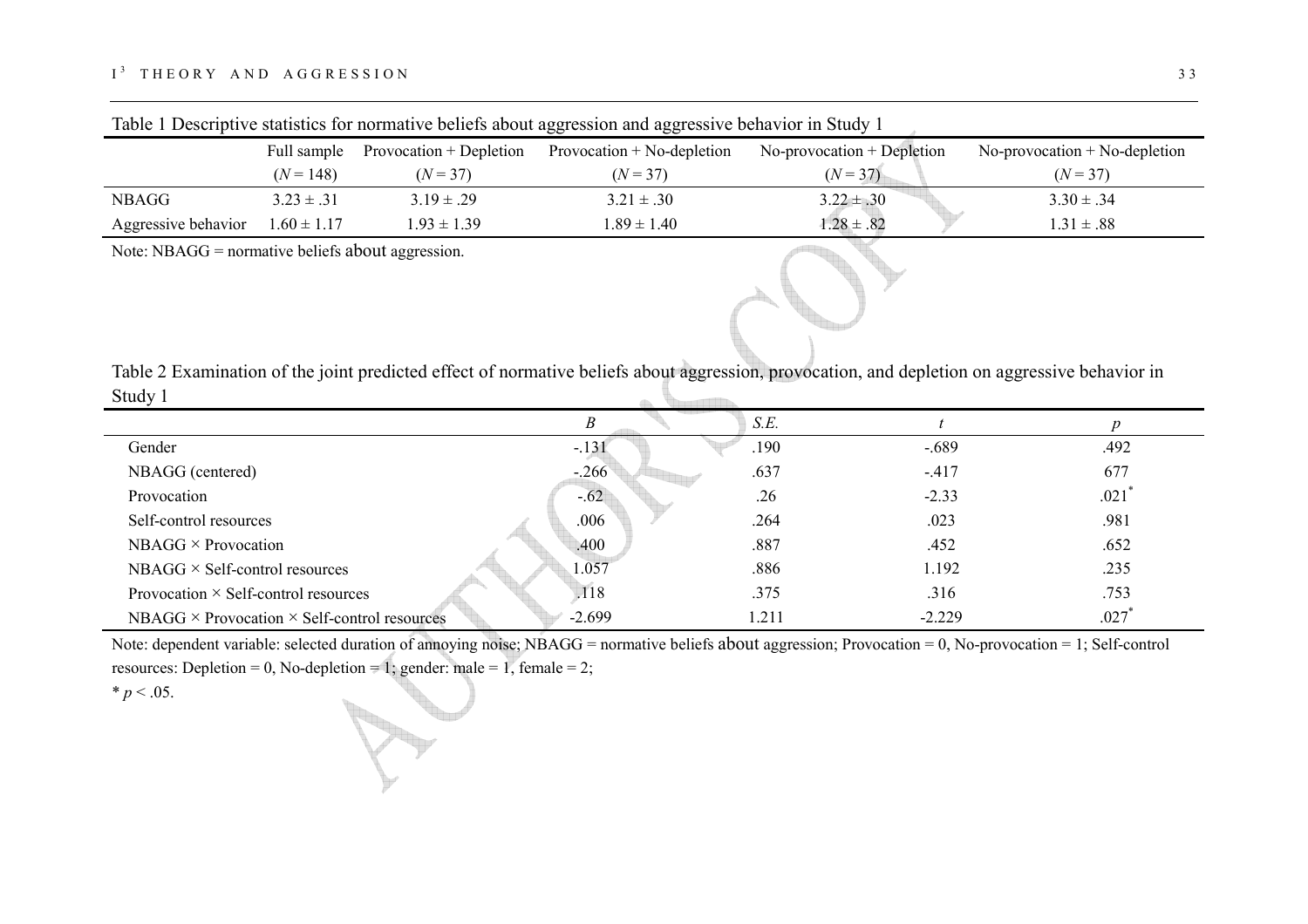# $I^3$  THEORY AND AGGRESSION 34

|                                 |          | S.E. |                  |      |
|---------------------------------|----------|------|------------------|------|
| Provocation + Depletion         | $-.266$  | .637 | $-417$           | .677 |
| Provocation $+$ No-depletion    | .791     | .621 | 1.274            | .205 |
| $No-provocation + Depletion$    | .135     | .620 | .21 <sup>7</sup> | .828 |
| $No-provocation + No-depletion$ | $-1.507$ | .545 | $-2.766$         | .006 |

| Table 4 Descriptive statistics for normative beliefs about aggression and aggressive behavior in Study 2 |  |  |  |
|----------------------------------------------------------------------------------------------------------|--|--|--|

|                           | Full            | Provocation +   | Provocation +  | Non-provocation $+$ | Non-provocation $+$ |
|---------------------------|-----------------|-----------------|----------------|---------------------|---------------------|
|                           | sample          | Depletion       | Non-depletion  | Depletion           | Non-depletion       |
|                           | $(N = 180)$     | $(N = 45)$      | $(N = 44)$     | $(N = 45)$          | $(N = 46)$          |
| <b>NBAGG</b>              | $2.92 \pm .30$  | $2.95 \pm .31$  | $2.95 \pm .32$ | $2.92 \pm .33$      | $2.87 \pm .25$      |
| Aggressive behavior trial | $1.58 \pm 1.22$ | $2.01 \pm 1.38$ | $1.10 \pm .65$ | $1.70 \pm 1.47$     | $1.49 \pm 1.04$     |
|                           |                 |                 |                |                     |                     |
| Aggressive behavior       | $1.64 \pm 1.27$ | $2.08 \pm 1.40$ | $1.12 \pm .66$ | $1.88 \pm 1.58$     | $1.49 \pm 1.07$     |
| average                   |                 |                 |                |                     |                     |

Note: NBAGG = normative beliefs about aggression.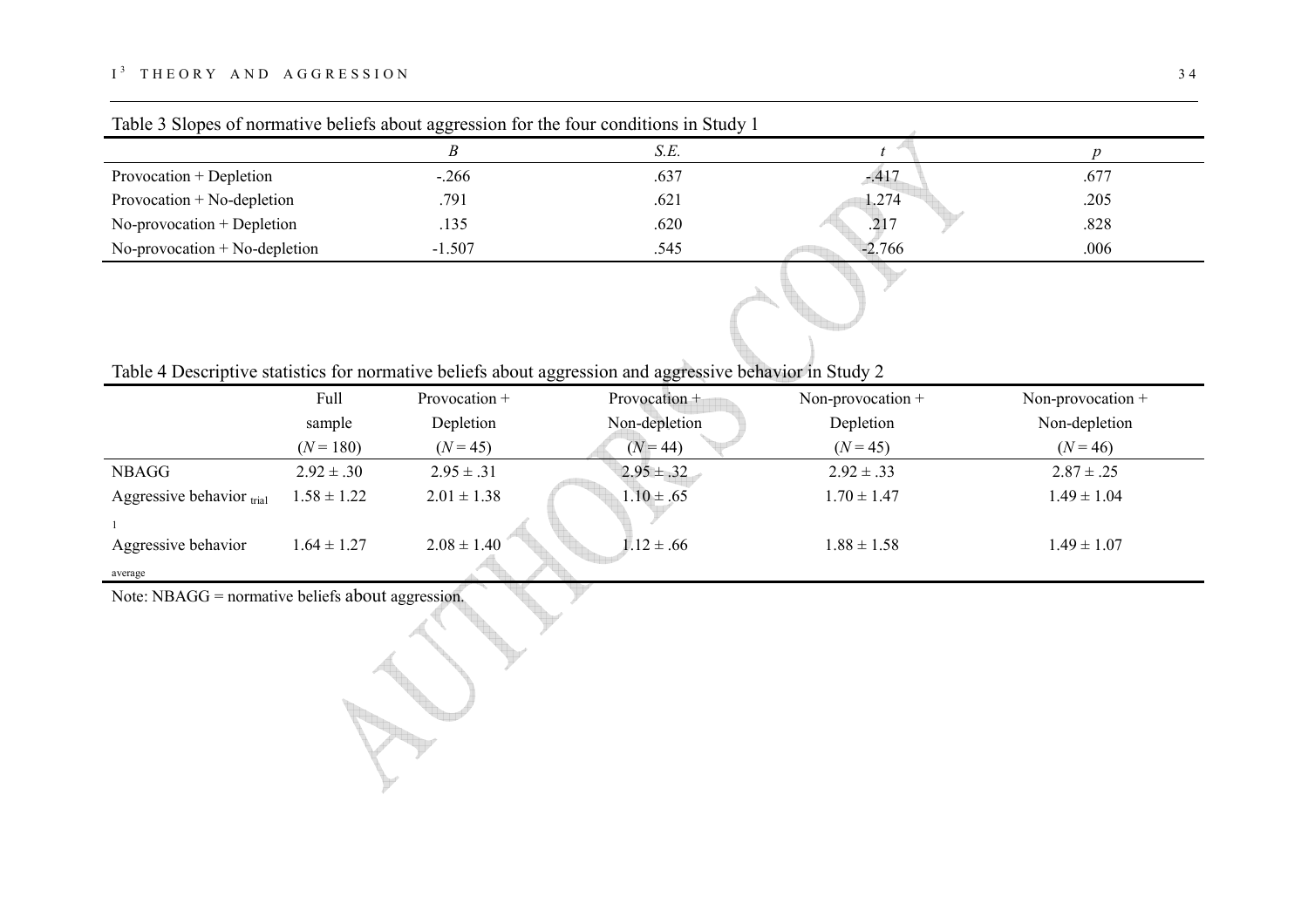| $\mathcal{L}$ and $\mathcal{L}$                            |          |       |                                |                     |          |      |                                        |                     |
|------------------------------------------------------------|----------|-------|--------------------------------|---------------------|----------|------|----------------------------------------|---------------------|
|                                                            |          |       | Aggressive behavior $_{trial}$ |                     |          |      | Aggressive behavior <sub>average</sub> |                     |
|                                                            | Β        | S.E.  |                                | $\boldsymbol{p}$    | B        | S.E. |                                        | $p_{\parallel}$     |
| Gender                                                     | $-.296$  | .180  | $-1.641$                       | .103                | $-.450$  | .188 | $-2.402$                               | .017                |
| NBAGG (centered)                                           | $-.894$  | .565  | $-1.581$                       | .116                | $-.908$  | .588 | $-1.453$                               | .125                |
| Provocation                                                | $-.357$  | .245  | $-1.460$                       | .146                | $-.265$  | .255 | $-1.039$                               | .300                |
| Self-control resources                                     | $-949$   | .246  | $-3.857$                       | $\leq 0.01$ **      | $-1.003$ | .256 | $-3.915$                               | $\leq .001$ **      |
| $NBAGG \times Provocation$                                 | 1.755    | .772  | 2.274                          | $.024$ <sup>*</sup> | 1.675    | .803 | 2.086                                  | $.038$ <sup>*</sup> |
| $NBAGG \times Self-control$ resources                      | 1.243    | .787  | 1.581                          | .116                | 1.275    | .818 | 1.558                                  | .121                |
| Provocation $\times$ Self-control resources                | .618     | .348  | 1.774                          | $.078^{\dagger}$    | .500     | .362 | 1.379                                  | .170                |
| NBAGG $\times$ Provocation $\times$ Self-control resources | $-3.398$ | 1.175 | $-2.893$                       | $.004***$           | $-2.710$ | .222 | $-2.216$                               | $.028$ <sup>*</sup> |

Table 5 Examination of the joint predicted effect of normative beliefs about aggression, provocation, and depletion on aggressive behavior in  $\mathcal{S}_{\text{tudy}}$ Æ

Note: dependent variable: selected duration of annoying noise; NBAGG = normative beliefs about aggression; Provocation = 0, No-provocation = 1; Self-control resources: Depletion = 0, No-depletion = 1; gender: male = 1, female = 2;  $\uparrow p < .10; \uparrow p < .05; \uparrow \uparrow p < .01.$ 

|                                 | Aggressive behavior $trial 1$ |      |          |                  |  |         |      |          | Aggressive behavior <sub>average</sub> |  |
|---------------------------------|-------------------------------|------|----------|------------------|--|---------|------|----------|----------------------------------------|--|
|                                 | B                             | S.E. |          |                  |  |         | S.E. |          |                                        |  |
| Provocation + Depletion         | $-894$                        | .565 | $-1.581$ | .116             |  | $-.908$ | .588 | $-1.543$ | .125                                   |  |
| Provocation $+$ No-depletion    | .350                          | .547 | .640     | .523             |  | .367    | .569 | .645     | .520                                   |  |
| $No-provocation + Depletion$    | .861                          | .525 | .640     | .103             |  | .767    | .546 | .404     | .162                                   |  |
| $No-provocation + No-depletion$ | $-1.294$                      | .687 | $-1.883$ | $.061^{\dagger}$ |  | $-.668$ | .715 | $-934$   | .352                                   |  |

Table 6 Slopes of normative beliefs about aggression for the four conditions in Study 2

Note:  $\dagger p < .07$ .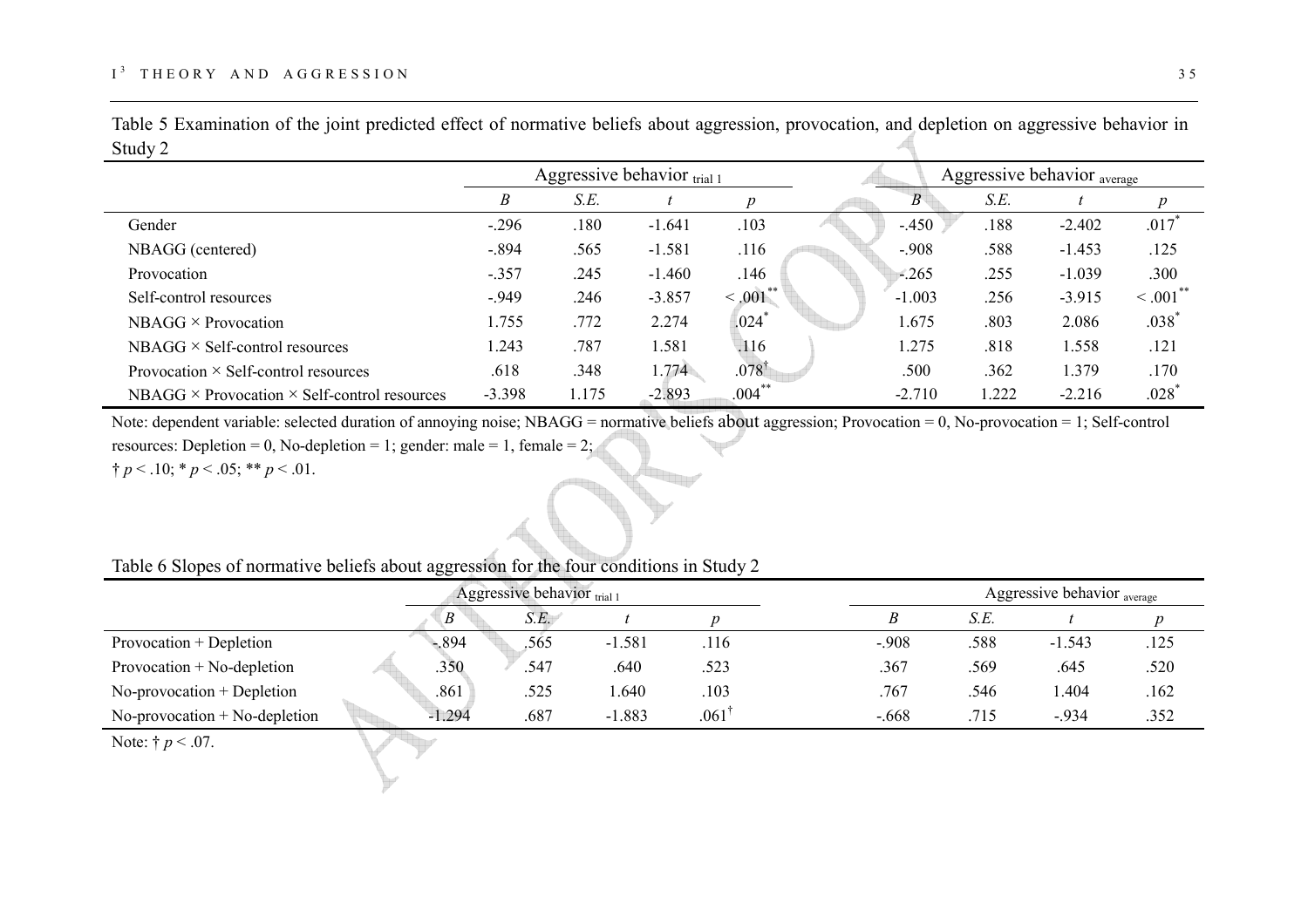

Figure 1 Provocation, normative beliefs about aggression, self-control resources, and aggressive behavior (Study 1)

Note: Low NB: low normative beliefs about aggression (-1 SD); Medium NB: medium normative beliefs about aggression (-1 SD ~ +1 SD); High NB: high normative beliefs about aggression (+1 SD)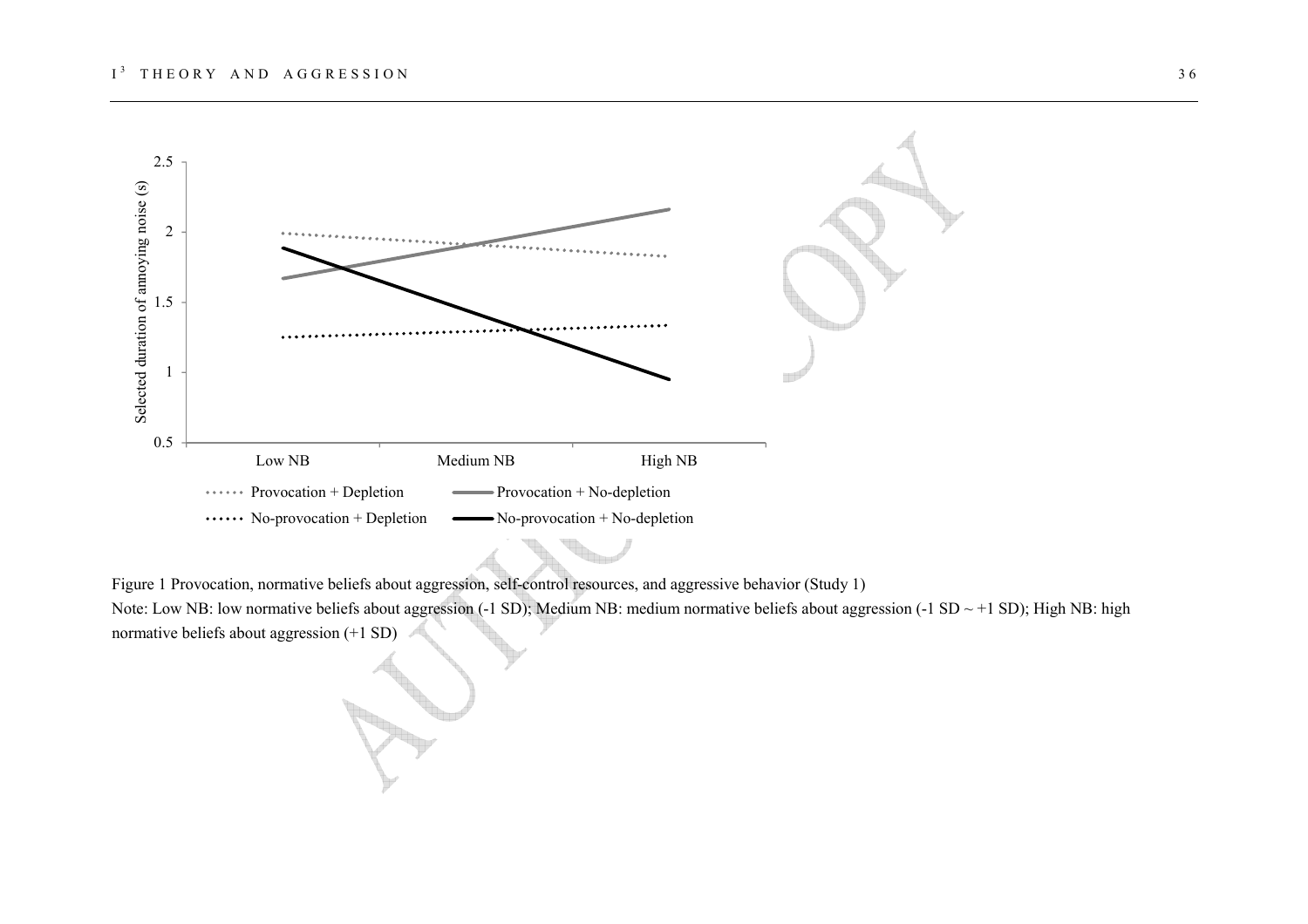

Figure 2 Provocation, normative beliefs about aggression, self-control resources, and aggressive behavior (Study 2)

Note: Low NB: low normative beliefs about aggression (-1 SD); Medium NB: medium normative beliefs about aggression (-1 SD ~ +1 SD); High NB: high normative beliefs about aggression (+1 SD)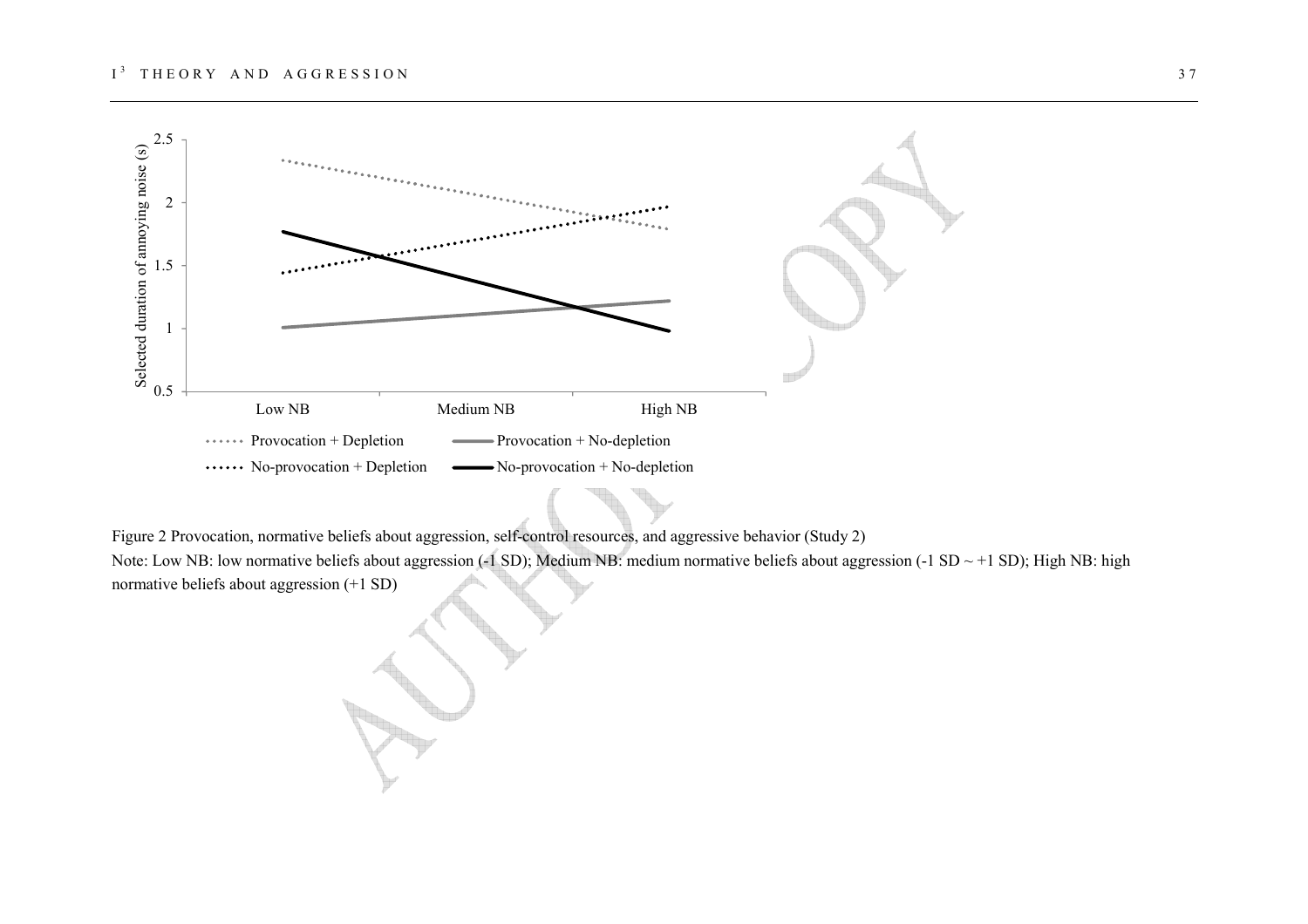i **Implicit aggressiveness.** In our original study, we also employed the single-target implicit association test (ST-IAT) to investigate participants' implicit aggressive tendency (as another potential Impellor). This test included three target words describing the self (e.g., me), and six attribute words describing aggressiveness (e.g., revenge, retaliation) and another six attribute words describing peace (e.g., benevolence, mercy). The attribute words were initially assessed by 324 college students on a 7-point scale ranging from " $1 =$  not aggressive / peaceful at all" to " $7 =$ most aggressive / peaceful" in a pilot test. The top six words for each attribute (all mean scores higher than 5.5) were selected as being most representative of aggressiveness / peace. The ST-IAT included three blocks. In the first block, participants indicated which category (aggression / peace) each word presented on the screen belonged to as accurately and quickly as they could. In the second block, participants pressed the "E" button to respond to "aggressive" and "the self" words, and the "I" button for "peaceful" words. In the third block, participants pressed the "E" button to respond to "aggressive" words and the "I" button for "peaceful" and "the self" words. The ratio of pressing "E" and "I" was 3:2 in the second block and 2:3 in the third block. In order to avoid a possible order effect, the second and third blocks were counterbalanced. The *D*-algorithm (Greenwald, Nosek, & Banaji, 2003) was utilized to indicate respondents' implicit aggressive tendency. This test was administered in the first session of the study two weeks before the manipulation. However, we calculated the internal consistency reliability of the ST-IAT using every fourth trial of D scores, finding that the reliability was extremely low  $(< .40$ ). Although some studies have demonstrated that the implicit test is a reliable measure (e.g., Karpinski & Steinman, 2006), other studies argue that its level of reliability does not represent that needed to indicate satisfactory psychometric properties (e.g., Bosson, Swann Jr., & Pennebaker, 2000; Teige, Schnabel, Banse, & Asendorpf,